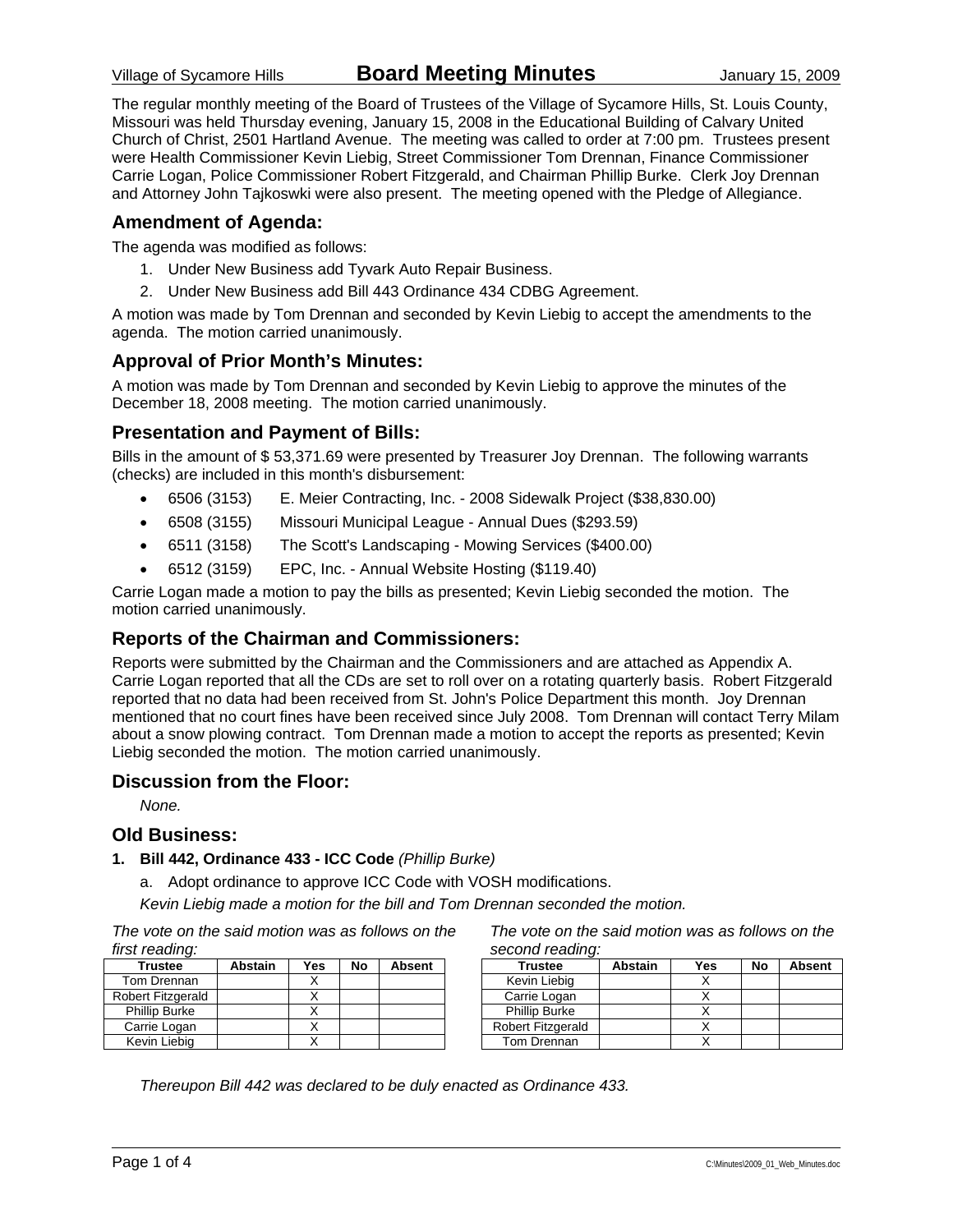#### **New Business:**

**1. Tyvark Auto Repair Business** *(Phillip Burke)*

*There is concern that Tyvark Auto Repair may be operating business without a license. We have probable cause to have St. John Police Department to run VINs on vehicles on property to show ownership. A warning will be provided allowing the owner 7 days to come into compliance prior to any citations being issued per Ord 304..* 

#### **2. Bill 443, Ordinance 434 - CDBG Agreement** *(Phillip Burke)*

a. Allows the chairman to enter an agreement with the Community Development Block Grant Program.

*Carrie Logan made a motion for the bill and Tom Drennan seconded the motion.* 

*The vote on the said motion was as follows on the first reading:* 

| <b>Trustee</b>           | <b>Abstain</b> | Yes | No | <b>Absent</b> |
|--------------------------|----------------|-----|----|---------------|
| Tom Drennan              |                |     |    |               |
| <b>Robert Fitzgerald</b> |                |     |    |               |
| <b>Phillip Burke</b>     |                |     |    |               |
| Carrie Logan             |                |     |    |               |
| Kevin Liebig             |                |     |    |               |

*The vote on the said motion was as follows on the second reading:* 

| <b>Trustee</b>       | <b>Abstain</b> | Yes | No | <b>Absent</b> |
|----------------------|----------------|-----|----|---------------|
| Kevin Liebig         |                |     |    |               |
| Carrie Logan         |                |     |    |               |
| <b>Phillip Burke</b> |                |     |    |               |
| Robert Fitzgerald    |                |     |    |               |
| Tom Drennan          |                |     |    |               |

*Thereupon Bill 443 was declared to be duly enacted as Ordinance 434.* 

The motion for adjournment was made by Carrie Logan with a second by Kevin Liebig. The motion carried unanimously. Adjournment was at 7:36 pm.

Attested by:

 Joy Porter Drennan Village Clerk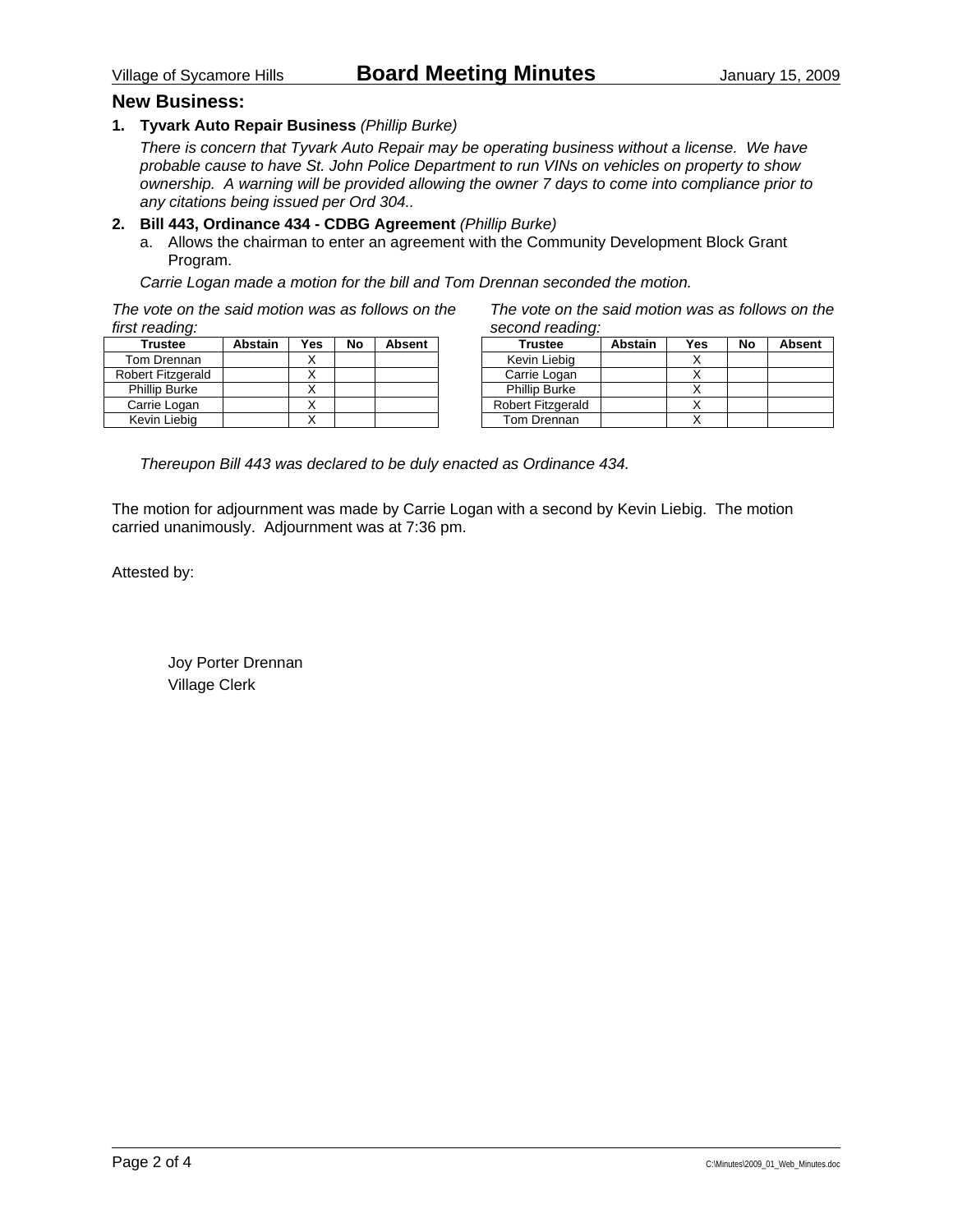# **Work Session Minutes**

### **1. Sewer Lateral Review**

*The ordinance is broad enough to allow a cleanout to be installed during lateral repair as long as cost is reasonable.* 

### **2. Nuisance Ordinance Review**

*We will use optional enforcement but use health commissioner or their designee.* 

#### **3. Newsletter and Phone Card**

*The phone card is complete. The Newsletter is in its final draft.* 

#### **4. St. John Code Enforcement**

*This will be discussed at the February 2009 meeting.* 

#### **5. Parental Neglect Ordinance**

*This will be presented as an ordinance at the February 2009 meeting.*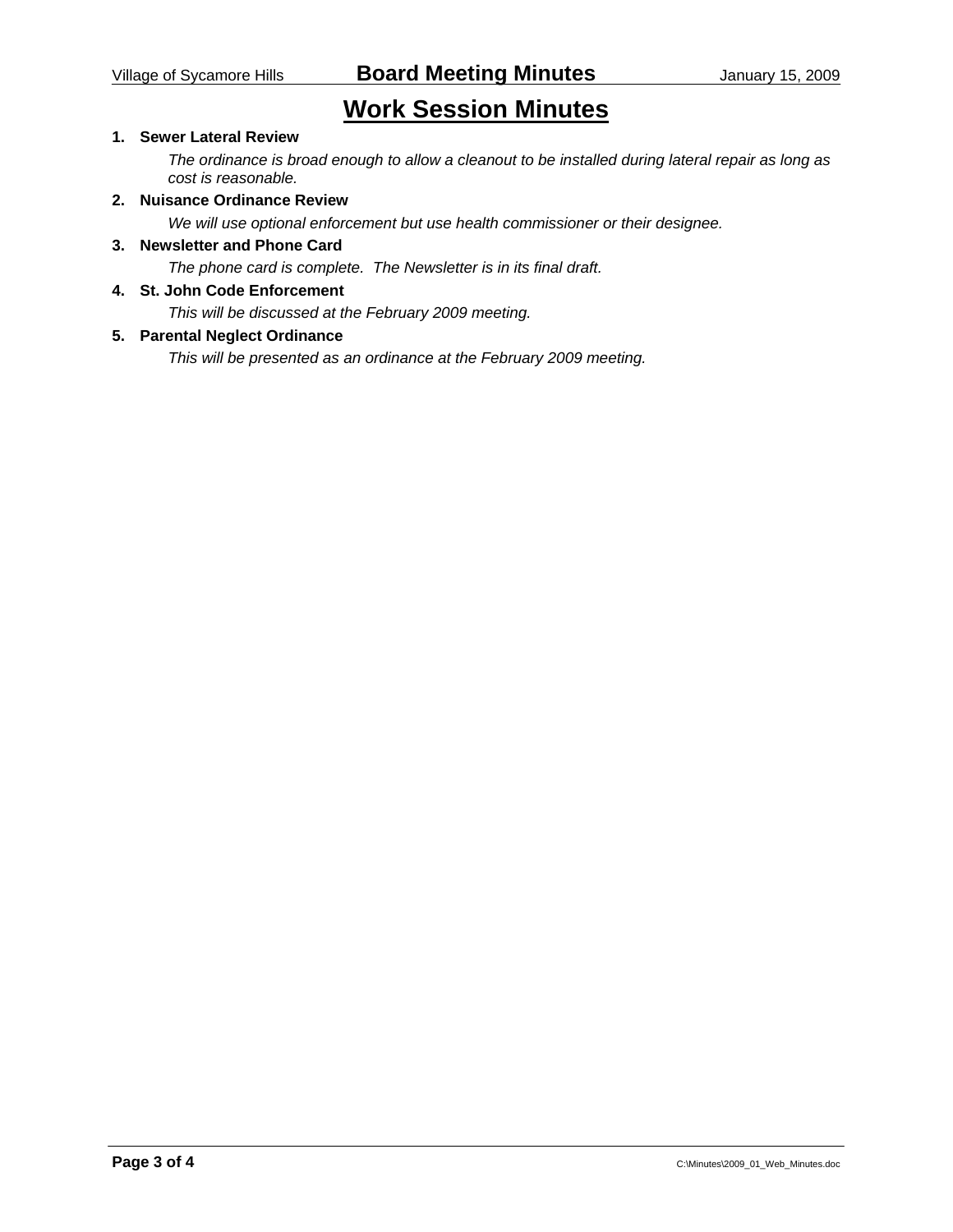## **Chairman - Phillip Burke**

1. Nothing to report.

## **Finance Commissioner – Carrie Logan**

#### Account Balances:

| • St. Johns Bank (Checking)                       |  | \$100,401.34 December 2008 |
|---------------------------------------------------|--|----------------------------|
| • A. G. Edwards (Money Market)                    |  | \$130,584.02 December 2008 |
| • A. G. Edwards (Sewer Lateral)                   |  | \$25,829.37 December 2008  |
| • P/L statement year to date Revenues \$96,947.42 |  |                            |
| • P/L statement year to date Expenses \$90,999.51 |  |                            |
|                                                   |  |                            |

## **Street Commissioner – Tom Drennan**

1. Cleaned sewer outlets prior to, during and after storms.

## **Building Commissioner – Tom Drennan**

**Occupancy Permit Applications / Permits Issued:** 2

**Vacant Homes/ For Sale / For Lease (December 2008):** 13

**Building Inspections / Permits:** 2

## **Sewer Lateral Administrator – Tom Drennan**

1. Delivered sewer lateral information to 1 address.

## **Police Commissioner – Robert Fitzgerald**

| <b>Police Report Summary</b> | <b>Reporting Period:</b> |
|------------------------------|--------------------------|
| <b>Contract Patrol</b>       | 133 hours                |
| Time at call site            | 10 hours                 |
| <b>Tickets issued</b>        | 17                       |
| Payments received            | \$1.133.83               |

## **Health Commissioner – Kevin Liebig**

1. Continued with patrolling village for code violations.

#### **Rodent Abatement Requested:** 0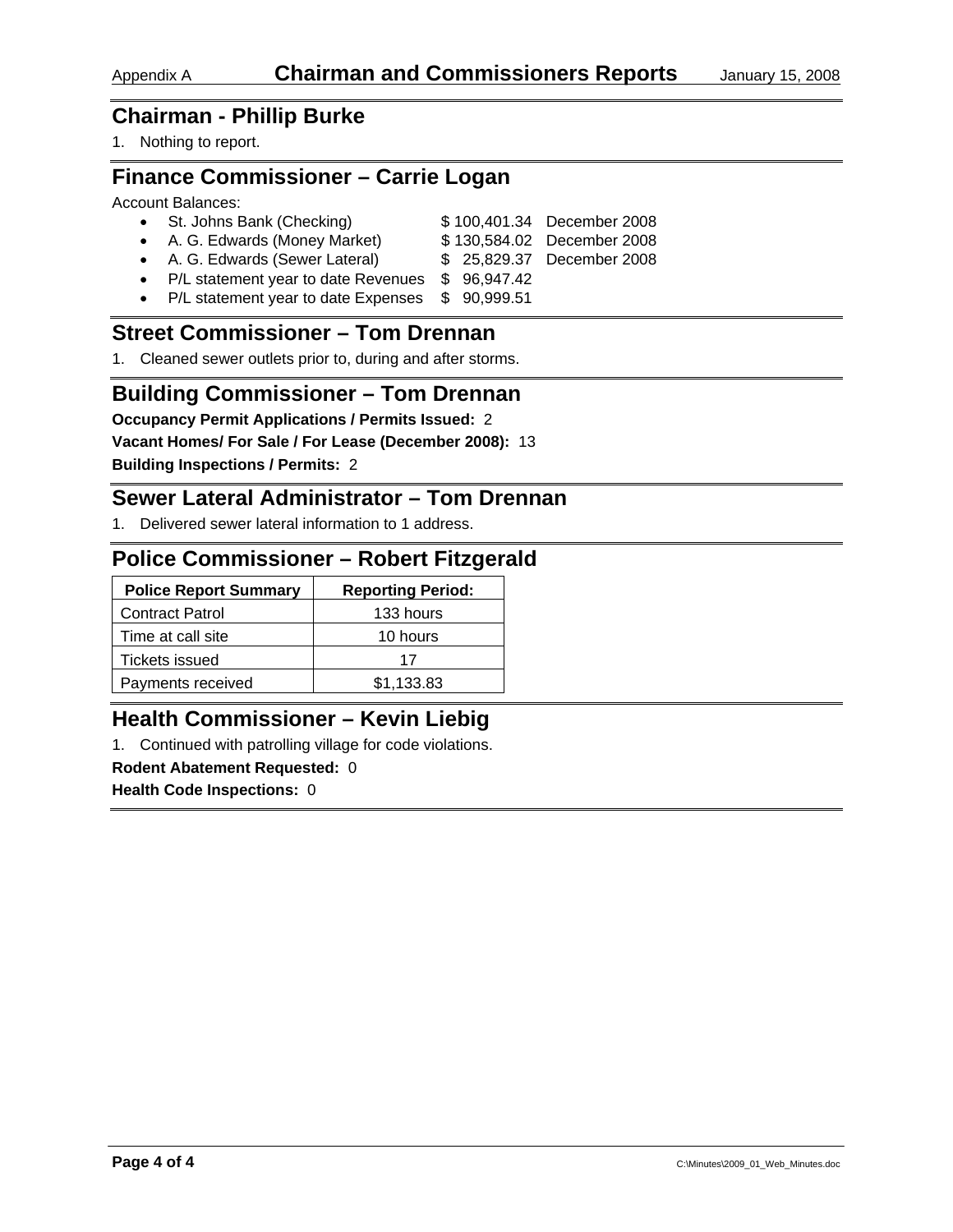The regular monthly meeting of the Board of Trustees of the Village of Sycamore Hills, St. Louis County, Missouri was held Thursday evening, February 19, 2008 in the Educational Building of Calvary United Church of Christ, 2501 Hartland Avenue. The meeting was called to order at 7:02 pm. Trustees present were Health Commissioner Kevin Liebig, Street Commissioner Tom Drennan, Police Commissioner Robert Fitzgerald, and Chairman Phillip Burke. Clerk Joy Drennan and Attorney John Tajkoswki were also present. Finance Commissioner Carrie Logan was excused. The meeting opened with the Pledge of Allegiance.

### **Amendment of Agenda:**

The agenda was modified as follows:

- 1. Under New Business add Bill 446 Ordinance 438 St. John Snow Plowing.
- 2. Under New business add discussion concerning Tyvark auto repair.
- 3. Under Work Session add discussion on Municipal agreements

A motion was made by Robert Fitzgerald and seconded by Kevin Liebig to accept the amendments to the agenda. The motion carried unanimously.

### **Approval of Prior Month's Minutes:**

A motion was made by Tom Drennan and seconded by Robert Fitzgerald to approve the minutes of the January 15, 2008 meeting. The motion carried unanimously.

### **Presentation and Payment of Bills:**

Bills in the amount of \$ 11,866.21 were presented by Treasurer Joy Drennan. The following warrants (checks) are included in this month's disbursement:

• 6519 (3167) City of St. John. - Housing Inspection (\$45.00)

Robert Fitzgerald made a motion to pay the bills as presented; Kevin Liebig seconded the motion. The motion carried unanimously.

### **Reports of the Chairman and Commissioners:**

The Treasurer reported that our profit and loss looks better now that our court fines have been paid. Reports were submitted by the Chairman and the Commissioners and are attached as Appendix A. . Tom Drennan made a motion to accept the reports as presented; Kevin Liebig seconded the motion. The motion carried unanimously.

#### **Discussion from the Floor:**

*None* 

#### **Old Business:**

*None* 

#### **New Business:**

#### **1. Tyvark Auto Repair**

a. Condition of Property

*St. John police detectives found some irregular items in their inspection of Tyvark Auto Repair including stolen items for which warrants will be applied for. It appears that the business has been vacated with items moved to the owner's other operations. A search of the tax records shows Herb Bartaeu Jr. as the owner of property. The City of St. John will perform an external inspection of the property then give notice to the owner with a 14 day compliance window. On the 15th day a reinspection will occur and the owner will be cited for any non-compliance.* 

#### **2. Bill 444, Ordinance 436 - Nuisance Ordinance**

*Robert Fitzgerald made a motion for the bill and Kevin Liebig seconded the motion.*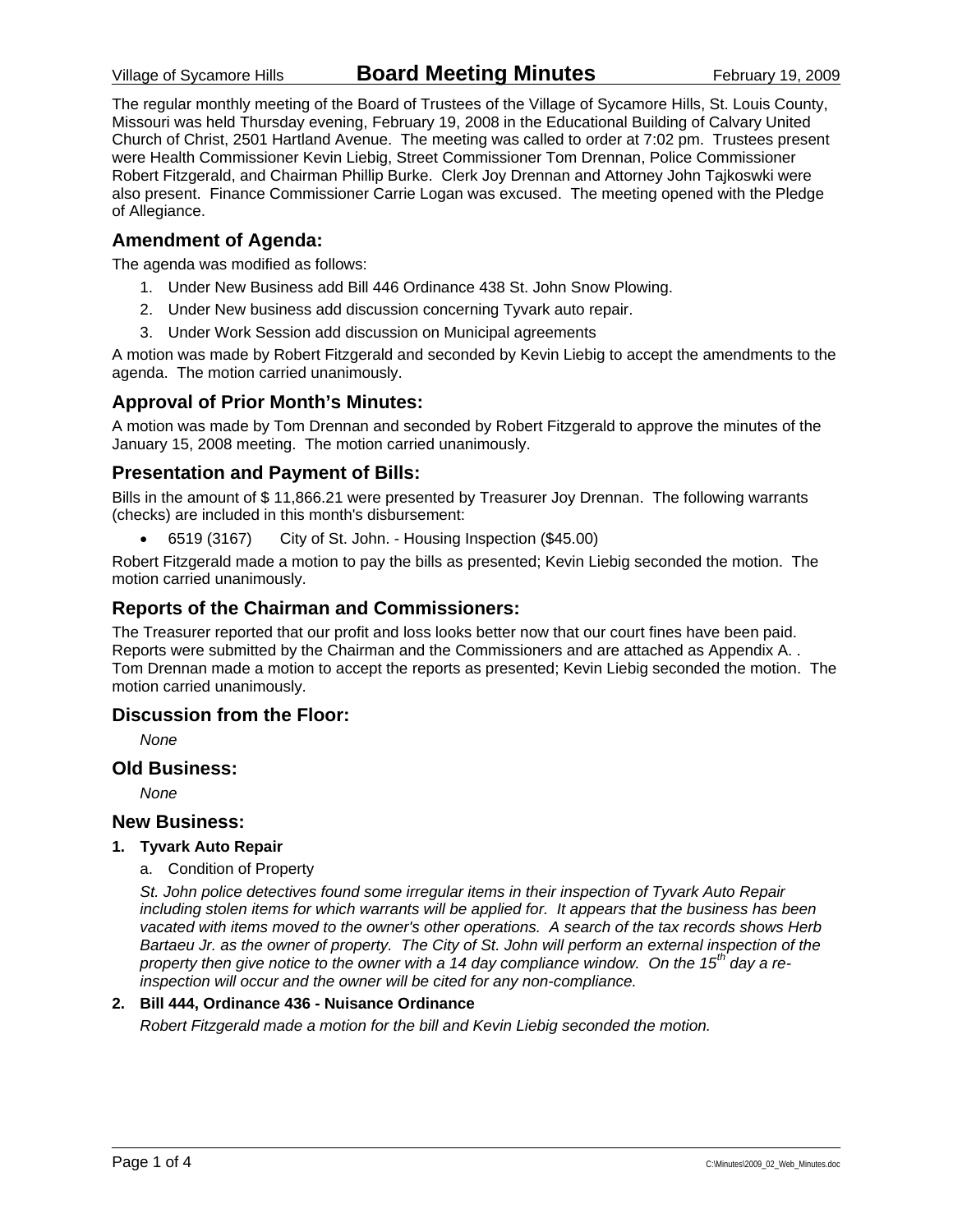# Village of Sycamore Hills **Board Meeting Minutes** February 19, 2009

*The vote on the said motion was as follows on the first reading:* 

| <b>Trustee</b>       | <b>Abstain</b> | Yes | No | <b>Absent</b> |
|----------------------|----------------|-----|----|---------------|
| Kevin Liebig         |                |     |    |               |
| Robert Fitzgerald    |                |     |    |               |
| <b>Phillip Burke</b> |                |     |    |               |
| Tom Drennan          |                |     |    |               |
| Carrie Logan         |                |     |    |               |

*The vote on the said motion was as follows on the second reading:* 

| <b>Trustee</b>           | Abstain | Yes | No | <b>Absent</b> |
|--------------------------|---------|-----|----|---------------|
| Tom Drennan              |         |     |    |               |
| <b>Phillip Burke</b>     |         |     |    |               |
| <b>Robert Fitzgerald</b> |         |     |    |               |
| Kevin Liebig             |         |     |    |               |
| Carrie Logan             |         |     |    |               |

*Thereupon Bill 444 was declared to be duly enacted as Ordinance 436.* 

#### **3. Bill 445, Ordinance 437 - Parental Responsibility Code**

*Tom Drennan made a motion for the bill and Kevin Liebig seconded the motion.* 

*The vote on the said motion was as follows on the first reading:* 

| <b>Trustee</b>       | <b>Abstain</b> | Yes | No | <b>Absent</b> |
|----------------------|----------------|-----|----|---------------|
| Tom Drennan          |                |     |    |               |
| <b>Phillip Burke</b> |                |     |    |               |
| Robert Fitzgerald    |                |     |    |               |
| Kevin Liebig         |                |     |    |               |
| Carrie Logan         |                |     |    |               |

*The vote on the said motion was as follows on the second reading:* 

| <b>Trustee</b>       | <b>Abstain</b> | Yes | No | <b>Absent</b> |
|----------------------|----------------|-----|----|---------------|
| Kevin Liebig         |                |     |    |               |
| Robert Fitzgerald    |                |     |    |               |
| <b>Phillip Burke</b> |                |     |    |               |
| Tom Drennan          |                |     |    |               |
| Carrie Logan         |                |     |    |               |

*Thereupon Bill 445 was declared to be duly enacted as Ordinance 437.* 

### **4. Bill 446, Ordinance 438 - St. John Snow Plowing**

*Kevin Liebig made a motion for the bill and Tom Drennan seconded the motion.* 

*The vote on the said motion was as follows on the first reading:* 

| <b>Trustee</b>       | <b>Abstain</b> | Yes | No | Absent |
|----------------------|----------------|-----|----|--------|
| Kevin Liebig         |                |     |    |        |
| Robert Fitzgerald    |                |     |    |        |
| <b>Phillip Burke</b> |                |     |    |        |
| Tom Drennan          |                |     |    |        |
| Carrie Logan         |                |     |    |        |

*The vote on the said motion was as follows on the second reading:* 

| Trustee                  | <b>Abstain</b> | Yes | No | <b>Absent</b> |
|--------------------------|----------------|-----|----|---------------|
| Tom Drennan              |                |     |    |               |
| <b>Phillip Burke</b>     |                |     |    |               |
| <b>Robert Fitzgerald</b> |                |     |    |               |
| Kevin Liebig             |                |     |    |               |
| Carrie Logan             |                |     |    |               |

*Thereupon Bill 446 was declared to be duly enacted as Ordinance 438.* 

The motion for adjournment was made by Robert Fitzgerald with a second by Tom Drennan. The motion carried unanimously. Adjournment was at 7:28 pm.

Attested by:

 Joy Porter Drennan Village Clerk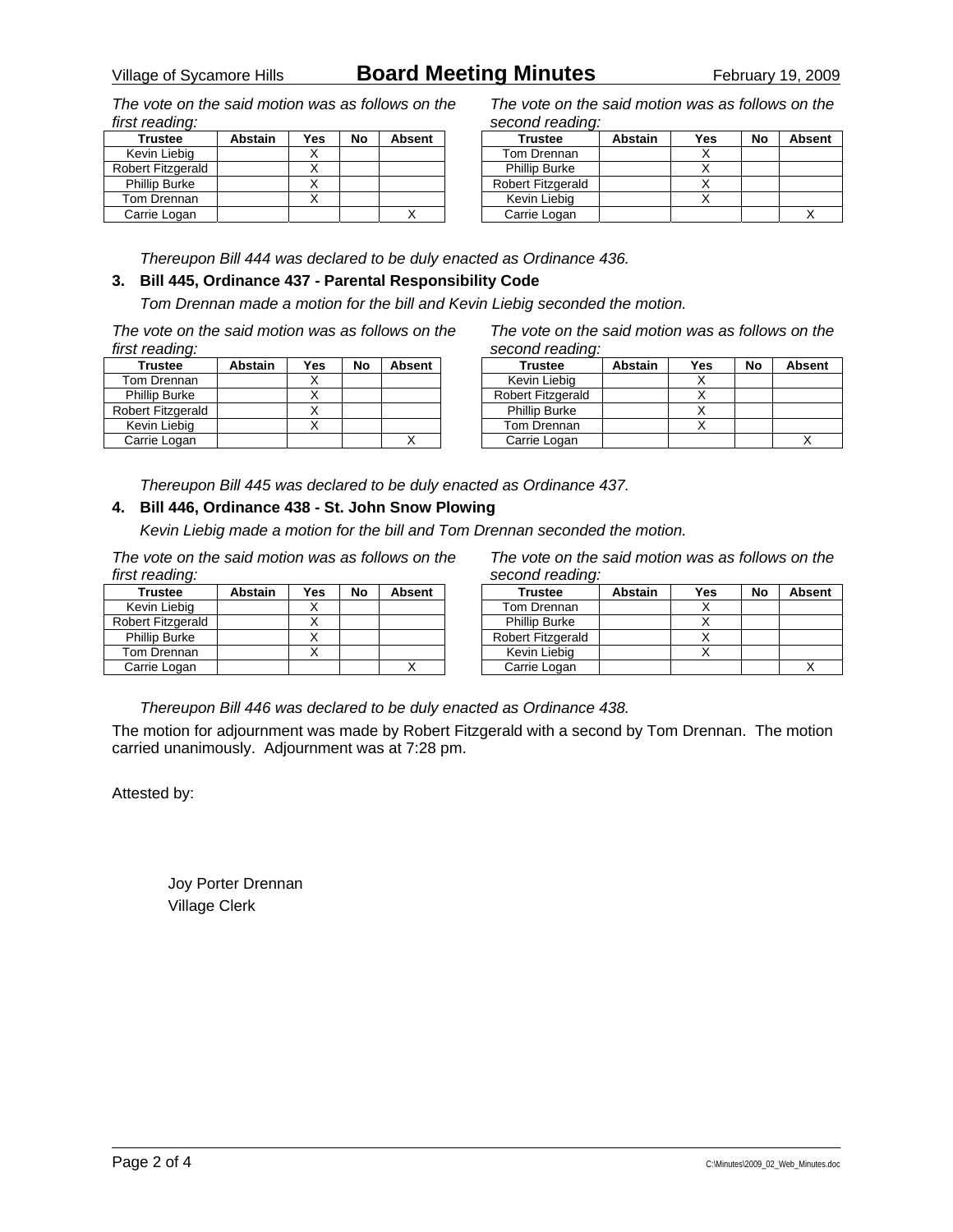# **Work Session Minutes**

### **1. St. John Code Enforcement Contract**

*It was noted that the village has passed ICC code and nuisance ordinances to be similar in structure to St. John inspection requirements.* 

*The attorney will check to see if there is a requirement for St. John inspectors to be deputized by the village. It was agreed that the first phase of compliance will by individual properties as requested by the village. The city of St. John will prepare the costs to the village for inspection, notifying owner, re-inspection, and citations for each property requesting review by the village. An ordinance will be prepared for next month.* 

#### **2. Newsletter Distribution**

*The newsletter will be distributed after the election and will include references to recently passed ordinances.* 

#### **3. New office phones and add caller ID**

*Joy will investigate buying a phone and Phillip will research available packages from AT&T.* 

#### **4. Municipal Agreements**

*Our agreements with other cities and other vendors were reviewed.*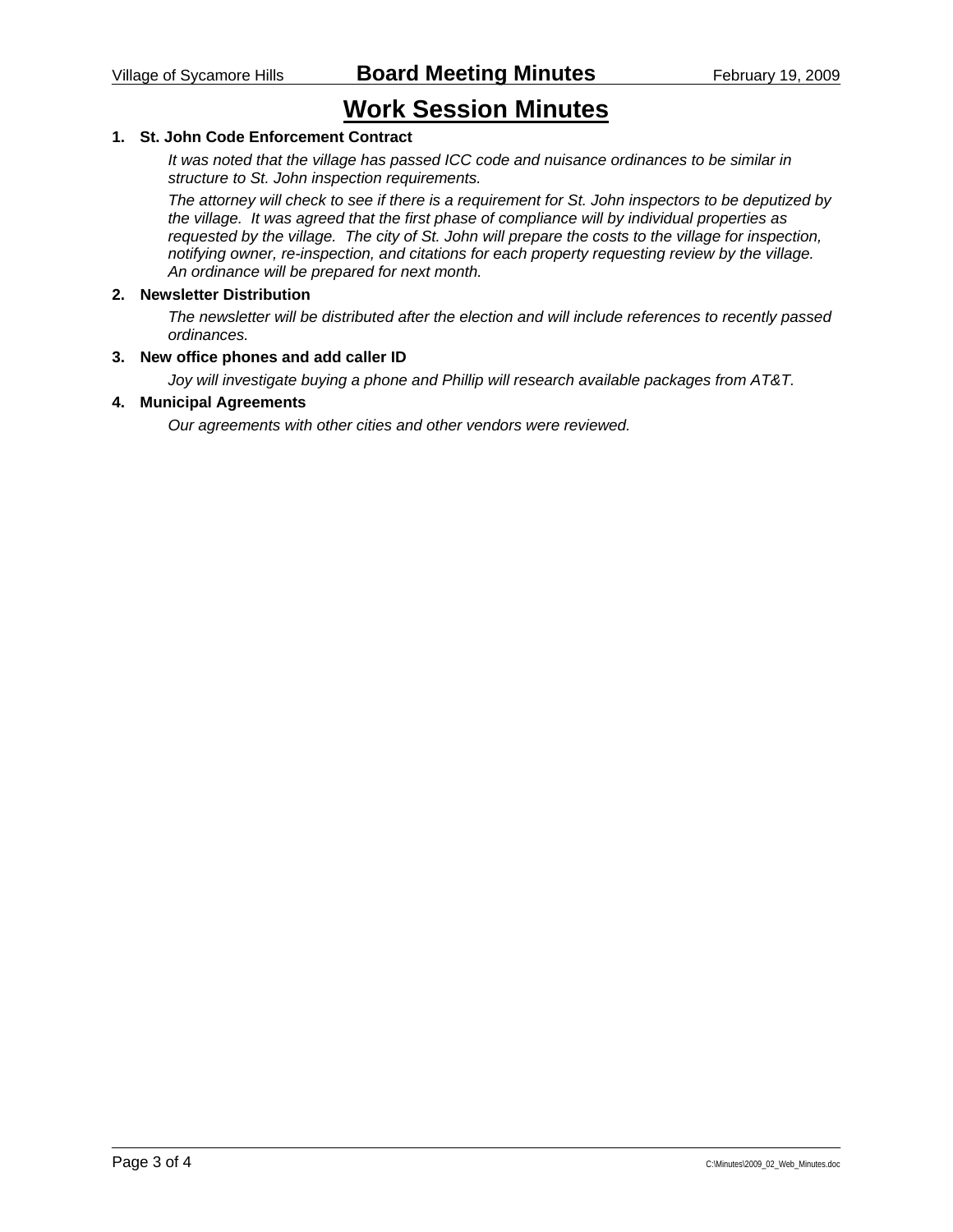## Appendix A **Chairman and Commissioners Reports** February 19, 2008

## **Chairman - Phillip Burke**

- 1. Attended Mayors of Small Cities meeting on January 21<sup>st</sup> in Normandy.
- 2. Attended St. Louis County Municipal League meeting on January 22<sup>nd</sup> in Webster Groves.
- 3. Installed electrical covers on underground wiring along Graceland.

## **Finance Commissioner – Carrie Logan**

Account Balances:

| • St. Johns Bank (Checking                  |              | \$ 82,531.35 January 2009 |
|---------------------------------------------|--------------|---------------------------|
| • A. G. Edwards (Money Market)              |              | \$130,789.17 January 2009 |
| • A. G. Edwards (Sewer Lateral)             |              | \$25,835.93 January 2009  |
| • P/L statement year to date Revenues       | \$172,107.15 |                           |
| Data tanàna mpikambana amin'ny fivondronan- | $A = 20400$  |                           |

P/L statement year to date Expense \$ 157,091.66

## **Street Commissioner – Tom Drennan**

- 1. Cleaned sewer outlets prior to, during and after storms.
- 2. Removed deceased animals from streets.

## **Building Commissioner – Tom Drennan**

**Occupancy Permit Applications / Permits Issued:** 3

**Vacant Homes/ For Sale / For Lease (December 2008):** 12

**Building Inspections / Permits:** 4

## **Sewer Lateral Administrator – Tom Drennan**

1. Inspected, reviewed invoice, paid account for 1 address.

## **Police Commissioner – Robert Fitzgerald**

| <b>Police Report Summary</b> | <b>Reporting Period:</b> |
|------------------------------|--------------------------|
| <b>Contract Patrol</b>       | 134 hours                |
| Time at call site            | 22 hours                 |
| Tickets issued               | 28                       |
| Payments received            | \$1,630.00               |

## **Health Commissioner – Kevin Liebig**

1. Continued with patrolling village for code violations.

#### **Rodent Abatement Requested:** 0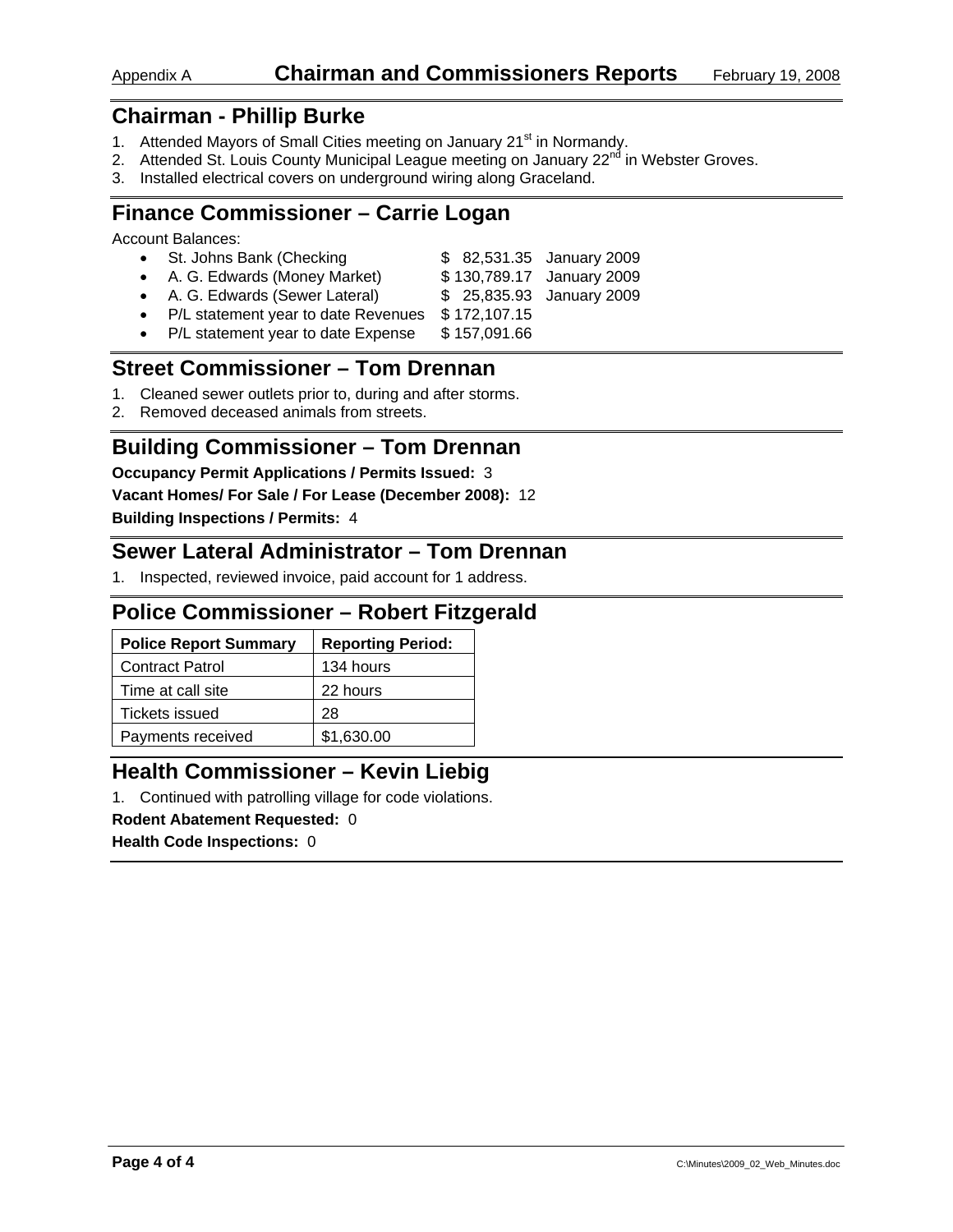The regular monthly meeting of the Board of Trustees of the Village of Sycamore Hills, St. Louis County, Missouri was held Thursday evening, March 19, 2008 in the Educational Building of Calvary United Church of Christ, 2501 Hartland Avenue. The meeting was called to order at 7:00 pm. Trustees present were Health Commissioner Kevin Liebig, Street Commissioner Tom Drennan, Police Commissioner Robert Fitzgerald, and Chairman Phillip Burke. Clerk Joy Drennan and Attorney John Tajkoswki were also present. Finance Commissioner Carrie Logan was excused. The meeting opened with the Pledge of Allegiance.

### **Amendment of Agenda:**

The agenda was modified as follows:

- 1. Under Work Session add discussion on sod along Graceland.
- 2. Under Work Session add tax levy review.

A motion was made by Kevin Liebig and seconded by Tom Drennan to accept the amendments to the agenda. The motion carried unanimously.

### **Approval of Prior Month's Minutes:**

A motion was made by Tom Drennan and seconded by Kevin Liebig to approve the minutes of the February 19, 2008 meeting. The motion carried unanimously.

### **Presentation and Payment of Bills:**

Bills in the amount of \$ 15,611.66 were presented by Treasurer Joy Drennan. The following warrants (checks) are included in this month's disbursement:

- 6528 (3174) Board of Election Commissioners Election Costs (\$400.98)
- 6535 (3183) City of St. John. Housing Inspections (\$135.00)
- 6536 (3183) City of St. John. Snow Plowing (\$810.00)
- 6546 (3190) Joy Drennan New Phone (\$96.13)

Robert Fitzgerald made a motion to pay the bills as presented; Kevin Liebig seconded the motion. The motion carried unanimously.

### **Reports of the Chairman and Commissioners:**

Tom Drennan mentioned there have been many inquiries about the sewer lateral program so there may be several repairs in the next few months. Reports were submitted by the Chairman and the Commissioners and are attached as Appendix A. Robert Fitzgerald made a motion to accept the reports as presented; Kevin Liebig seconded the motion. The motion carried unanimously.

#### **Discussion from the Floor:**

*None* 

#### **Old Business:**

*None* 

#### **New Business:**

#### **1. Bill 447, Ordinance 439 - St. John Code Enforcement**

*The ordinance is not ready as we have not received cost estimates from St. John.* 

The motion for adjournment was made by Tom Drennan with a second by Kevin Liebig. The motion carried unanimously. Adjournment was at 7:09 pm.

Attested by:

 Joy Porter Drennan Village Clerk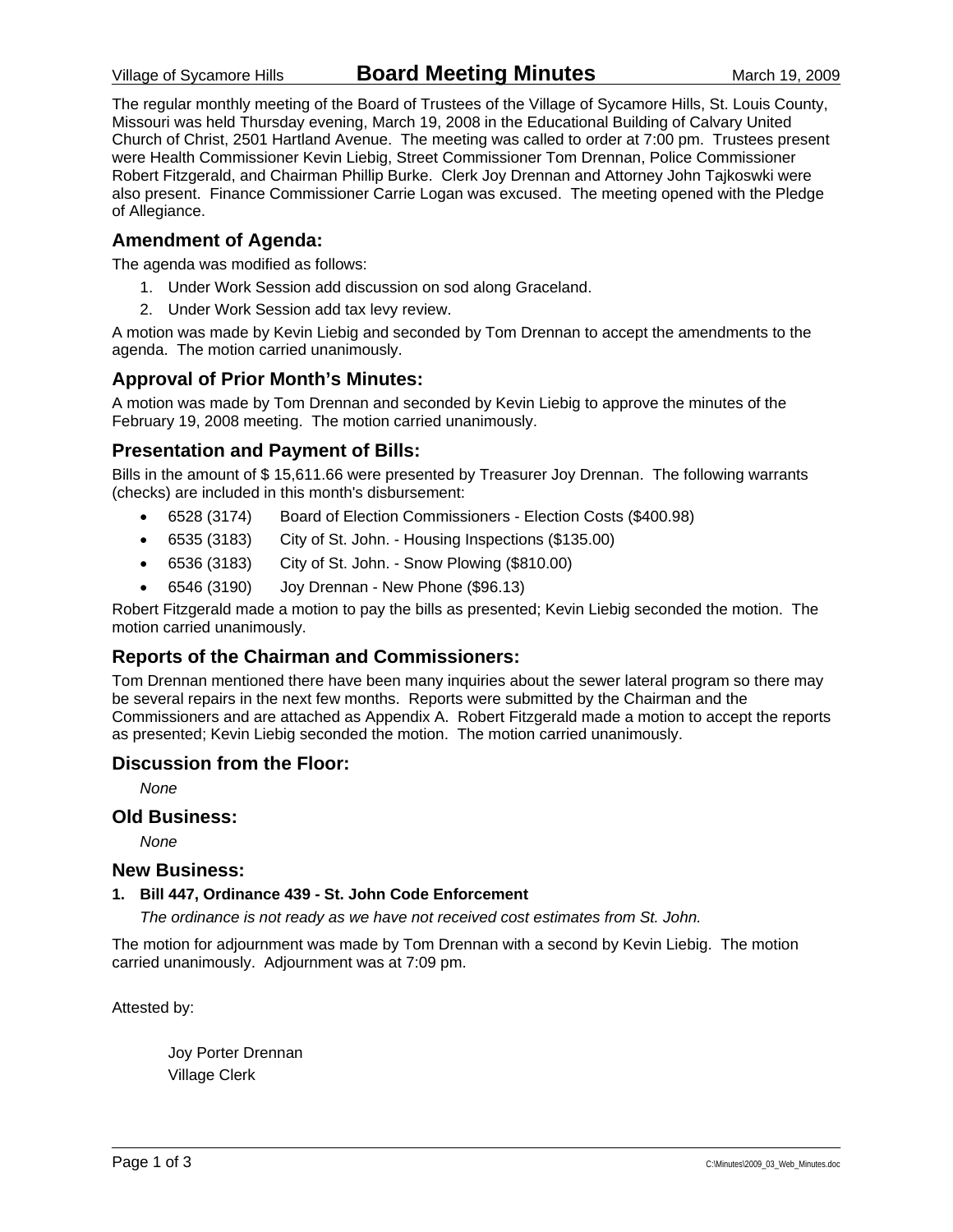# **Work Session Minutes**

### **1. Review Budget**

*Joy prepared the budget and the board reviewed each line item. The required public hearing notices will be posted around the village.* 

### **2. Mowing Services**

*Kevin and Phillip will work on details.* 

### **3. Sod along Graceland**

*Grass seed was put down by the contractor and has started to germinate, the homeowner has the responsibility to nurture the area.* 

#### **4. Tax Levy**

*New legislation requires us to give an estimate of taxes for 2009 year. Joy prepared the data to send to the County and it was reviewed by the board.*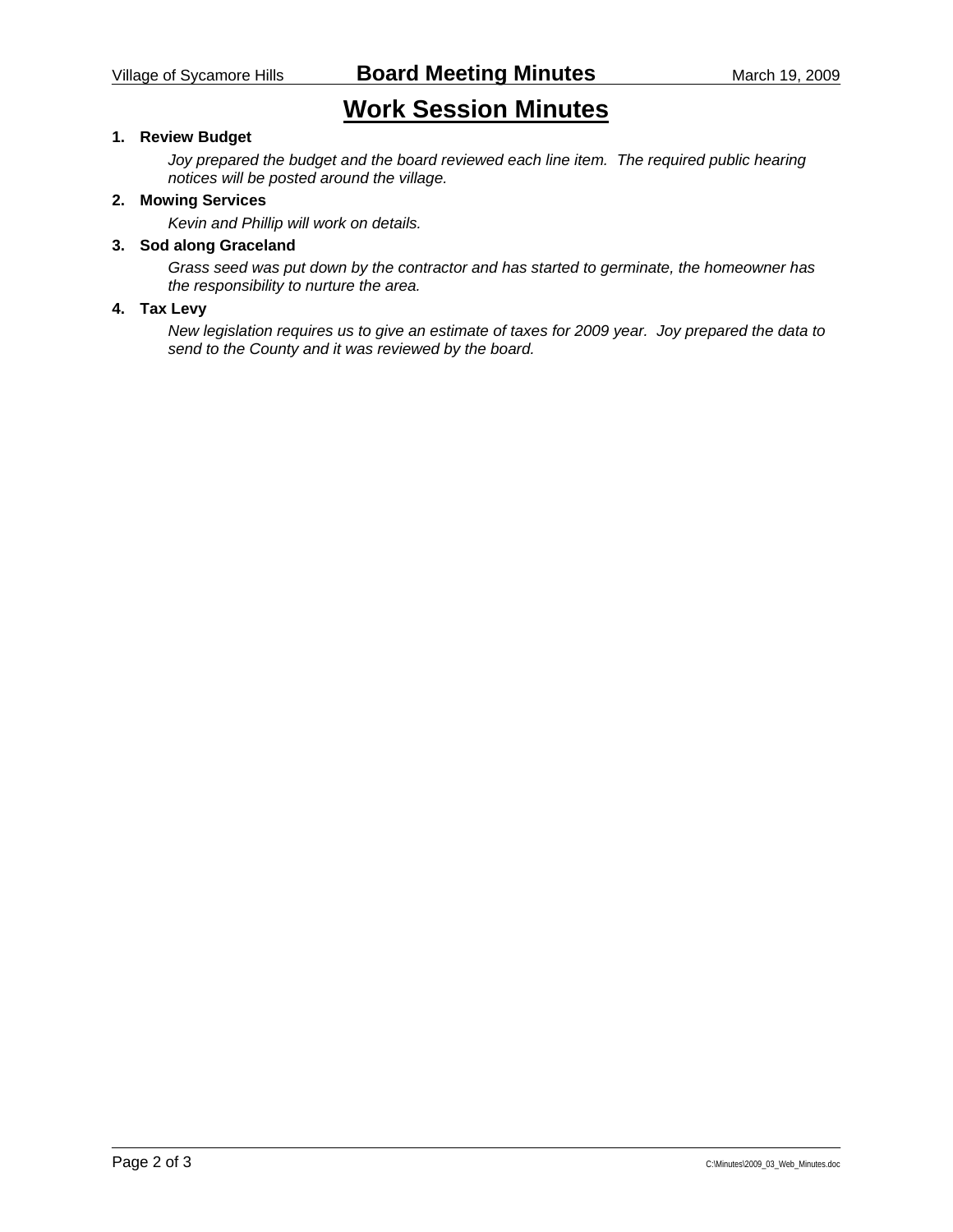## **Chairman - Phillip Burke**

- 1. Cleaned village lot.
- 2. Attended St. Louis County Municipal League meeting on February 19, 2009

## **Finance Commissioner – Carrie Logan**

Account Balances:

| • St. Johns Bank (Checking            | \$ 90,738.53 February 2009       |
|---------------------------------------|----------------------------------|
| • A. G. Edwards (Money Market)        | \$130,685.84 February 2009       |
| • A. G. Edwards (Sewer Lateral)       | \$ 23,540.85 February 2009       |
| • P/L statement year to date Revenues | \$187,505.64 thru March 17, 2009 |
| • D/L statement vear to date Expense  | $0.19190706$ thru Morob 17, 2000 |

• P/L statement year to date Expense  $$184,807.06$  thru March 17, 2009

## **Street Commissioner – Tom Drennan**

- 1. Cleaned sewer outlets prior to, during and after storms.
- 2. Spoke with new home owner at 2465 Ashland regarding need for occupancy inspection and permit.
- 3. Spoke with home owner at 2512 regarding need for occupancy inspection and permit.
- 4. Inspected 2456 Ashland, still in need of soffit repair.

## **Building Commissioner – Tom Drennan**

**Occupancy Permit Applications / Permits Issued:** None

**Vacant Homes/ For Sale / For Lease (March 2009):** 17

**Building Inspections / Permits:** 1 (failed**)** 

## **Sewer Lateral Administrator – Tom Drennan**

1. Spoke with new owner of 2465 Ashland regarding sewer lateral program.

## **Police Commissioner – Robert Fitzgerald**

| <b>Police Report Summary</b> | <b>Reporting Period:</b> |
|------------------------------|--------------------------|
| <b>Contract Patrol</b>       | 123 hours                |
| Time at call site            | 26 hours                 |
| Tickets issued               | 48                       |
| Payments received            | \$1,176.00               |

## **Health Commissioner – Kevin Liebig**

- 1. Continued with patrolling village for code violations.
- 2. Called AmerenUE regarding street light out at 8836 Graceland.
- 3. Cleaned sewer outlets at Brown and Graceland.

#### **Rodent Abatement Requested:** 2

- 1. 2471 Hartland
- 2. 8605 Graceland resident expressed concerns that rats are coming from Charlack Park, open drainage ditch and possibly due to lack of maintenance at a neighbor's home.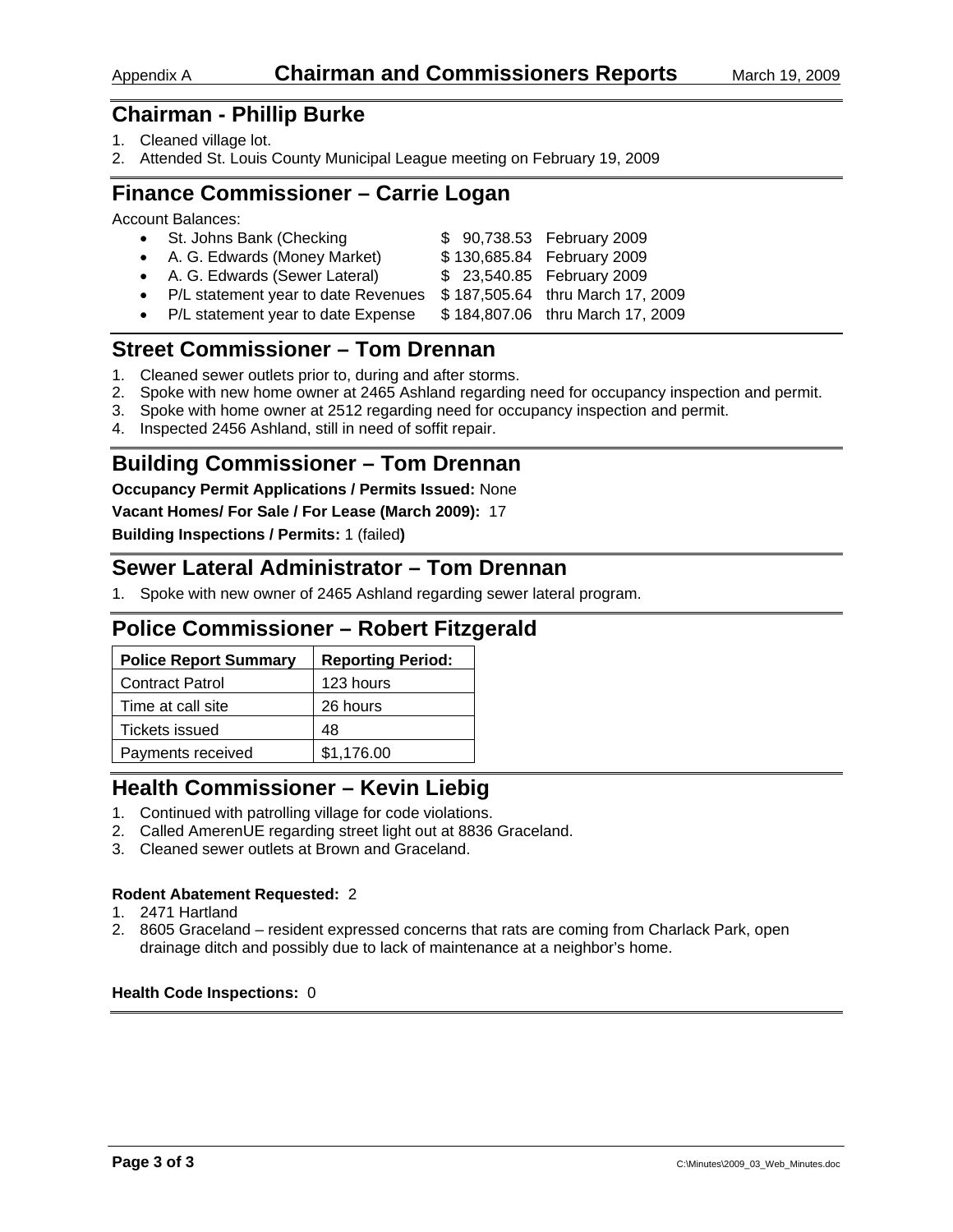The regular monthly meeting of the Board of Trustees of the Village of Sycamore Hills, St. Louis County, Missouri was held Thursday evening, April 16, 2008 in the Educational Building of Calvary United Church of Christ, 2501 Hartland Avenue. The meeting was called to order at 7:05 pm. Trustees present were Health Commissioner Kevin Liebig, Street Commissioner Tom Drennan, and Chairman Phillip Burke. Clerk Joy Drennan and Attorney John Tajkoswki were also present. Finance Commissioner Carrie Logan and Police Commissioner Robert Fitzgerald were excused. The meeting opened with the Pledge of Allegiance.

### **Amendment of Agenda:**

The agenda was modified as follows:

- 1. Under New Business under item 3 add *Bill 449, Ordinance 441*.
- 2. Under Work Session add item 3 *Village Lot*.

A motion was made by Tom Drennan Liebig and seconded by Kevin Liebig to accept the amendments to the agenda. The motion carried unanimously.

### **Approval of Prior Month's Minutes:**

A motion was made by Tom Drennan and seconded by Kevin Liebig to approve the minutes of the March 19, 2008 meeting. The motion carried unanimously.

### **Presentation and Payment of Bills:**

Bills in the amount of \$14,594.95 were presented by Treasurer Joy Drennan. The following warrants (checks) are included in this month's disbursement:

- 6553 (3197) City of St. John. Housing Inspections (\$45.00)
- 6554 (3197) City of St. John. Snow Plowing (\$202.50)
- 6555 (3198) Critter Control Rat Abatement (\$118.00)
- 6565 (3191) Waldbart & Sons Nursery 2009 tree replacement, TRIM Grant (\$2100.00)
- 6566 (AWD) Deluxe Business System Checks and deposit slip reorder (\$102.65)

Kevin Liebig made a motion to pay the bills as presented; Tom Drennan seconded the motion. The motion carried unanimously.

### **Reports of the Chairman and Commissioners:**

Tom Drennan mentioned there have been many inquiries about the sewer lateral program so there may be several repairs in the next few months. Reports were submitted by the Chairman and the Commissioners and are attached as Appendix A. Kevin Liebig made a motion to accept the reports as presented; Tom Drennan seconded the motion. The motion carried unanimously.

#### **Discussion from the Floor:**

*Capt. Morris of the St. John Police Department commented on results of surveying the R&R property. He also mentioned that the scholarship program for Ritenour High School will have a fundraiser at the BS Bar and Grill on Friday May 1, 2009.* 

#### **Old Business:**

*None* 

#### **New Business:**

**1. Bill 447, Ordinance 439 - Police Contract** 

a. An ordinance allowing the Chairman to enter into agreement with the City of St. John for Police services within the village**.** 

*Tom Drennan made a motion for the bill and Kevin Liebig seconded the motion.*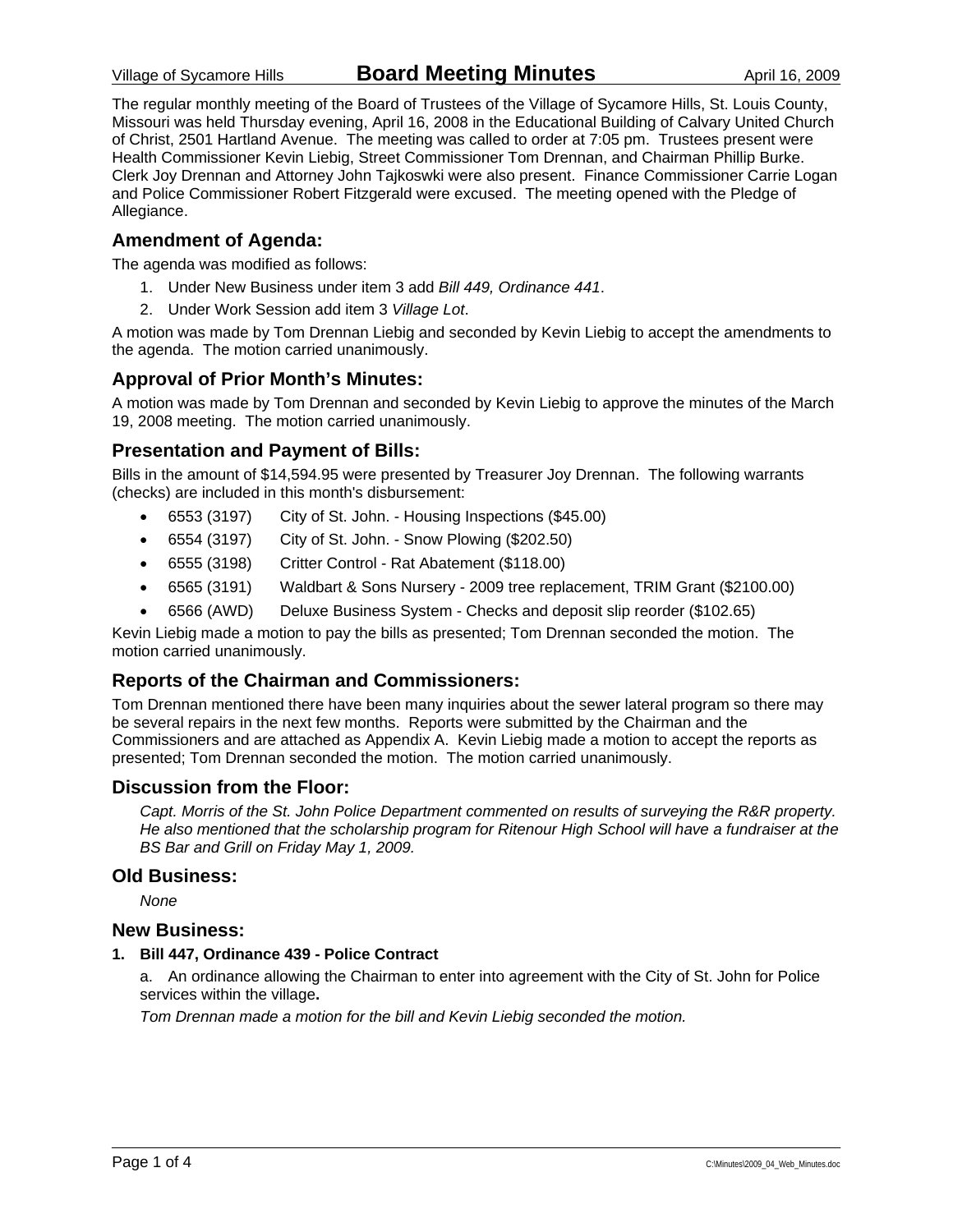## Village of Sycamore Hills **Board Meeting Minutes** April 16, 2009

*The vote on the said motion was as follows on the first reading:* 

| <b>Trustee</b>       | <b>Abstain</b> | Yes | No | <b>Absent</b> |
|----------------------|----------------|-----|----|---------------|
| <b>Phillip Burke</b> |                |     |    |               |
| Tom Drennan          |                |     |    |               |
| Robert Fitzgerald    |                |     |    |               |
| Kevin Liebig         |                |     |    |               |
| Carrie Logan         |                |     |    |               |

*The vote on the said motion was as follows on the second reading:* 

| <b>Trustee</b>           | <b>Abstain</b> | Yes | No | <b>Absent</b> |
|--------------------------|----------------|-----|----|---------------|
| <b>Phillip Burke</b>     |                |     |    |               |
| Tom Drennan              |                |     |    |               |
| <b>Robert Fitzgerald</b> |                |     |    |               |
| Kevin Liebig             |                |     |    |               |
| Carrie Logan             |                |     |    |               |

*Thereupon Bill 447 was declared to be duly enacted as Ordinance 439.* 

#### **2. Bill 448, Ordinance 440 - St. John Code Enforcement t**

a. An ordinance allowing the Chairman to enter into agreement with the City of St. John for Code Enforcement within the village**.** 

*Kevin Liebig made a motion for the bill and Tom Drennan seconded the motion.* 

*The vote on the said motion was as follows on the first reading:* 

| <b>Trustee</b>       | <b>Abstain</b> | Yes | No | <b>Absent</b> |
|----------------------|----------------|-----|----|---------------|
| <b>Phillip Burke</b> |                |     |    |               |
| Tom Drennan          |                |     |    |               |
| Robert Fitzgerald    |                |     |    |               |
| Kevin Liebig         |                |     |    |               |
| Carrie Logan         |                |     |    |               |

*The vote on the said motion was as follows on the second reading:* 

| <b>Trustee</b>       | <b>Abstain</b> | Yes | No | <b>Absent</b> |
|----------------------|----------------|-----|----|---------------|
| <b>Phillip Burke</b> |                |     |    |               |
| Tom Drennan          |                |     |    |               |
| Robert Fitzgerald    |                |     |    |               |
| Kevin Liebig         |                |     |    |               |
| Carrie Logan         |                |     |    |               |

*Thereupon Bill 448 was declared to be duly enacted as Ordinance 440.* 

### **3. Bill 449, Ordinance 441 - 2009/2010 Budget**

An ordinance adopting the budget for the fiscal year. *Kevin Liebig made a motion for the bill and Tom Drennan seconded the motion.* 

| The vote on the said motion was as follows on the |  |  |  |  |
|---------------------------------------------------|--|--|--|--|
| first reading:                                    |  |  |  |  |

| <b>Trustee</b>       | <b>Abstain</b> | Yes | No | <b>Absent</b> |
|----------------------|----------------|-----|----|---------------|
| <b>Phillip Burke</b> |                |     |    |               |
| Tom Drennan          |                |     |    |               |
| Robert Fitzgerald    |                |     |    |               |
| Kevin Liebig         |                |     |    |               |
| Carrie Logan         |                |     |    |               |

*The vote on the said motion was as follows on the second reading:* 

| <b>Trustee</b>           | <b>Abstain</b> | Yes | No | <b>Absent</b> |
|--------------------------|----------------|-----|----|---------------|
| <b>Phillip Burke</b>     |                |     |    |               |
| Tom Drennan              |                |     |    |               |
| <b>Robert Fitzgerald</b> |                |     |    |               |
| Kevin Liebia             |                |     |    |               |
| Carrie Logan             |                |     |    |               |

*Thereupon Bill 449 was declared to be duly enacted as Ordinance 441.* 

The motion for adjournment was made by Tom Drennan with a second by Kevin Liebig. The motion carried unanimously. Adjournment was at 7:37 pm.

Attested by:

 Joy Porter Drennan Village Clerk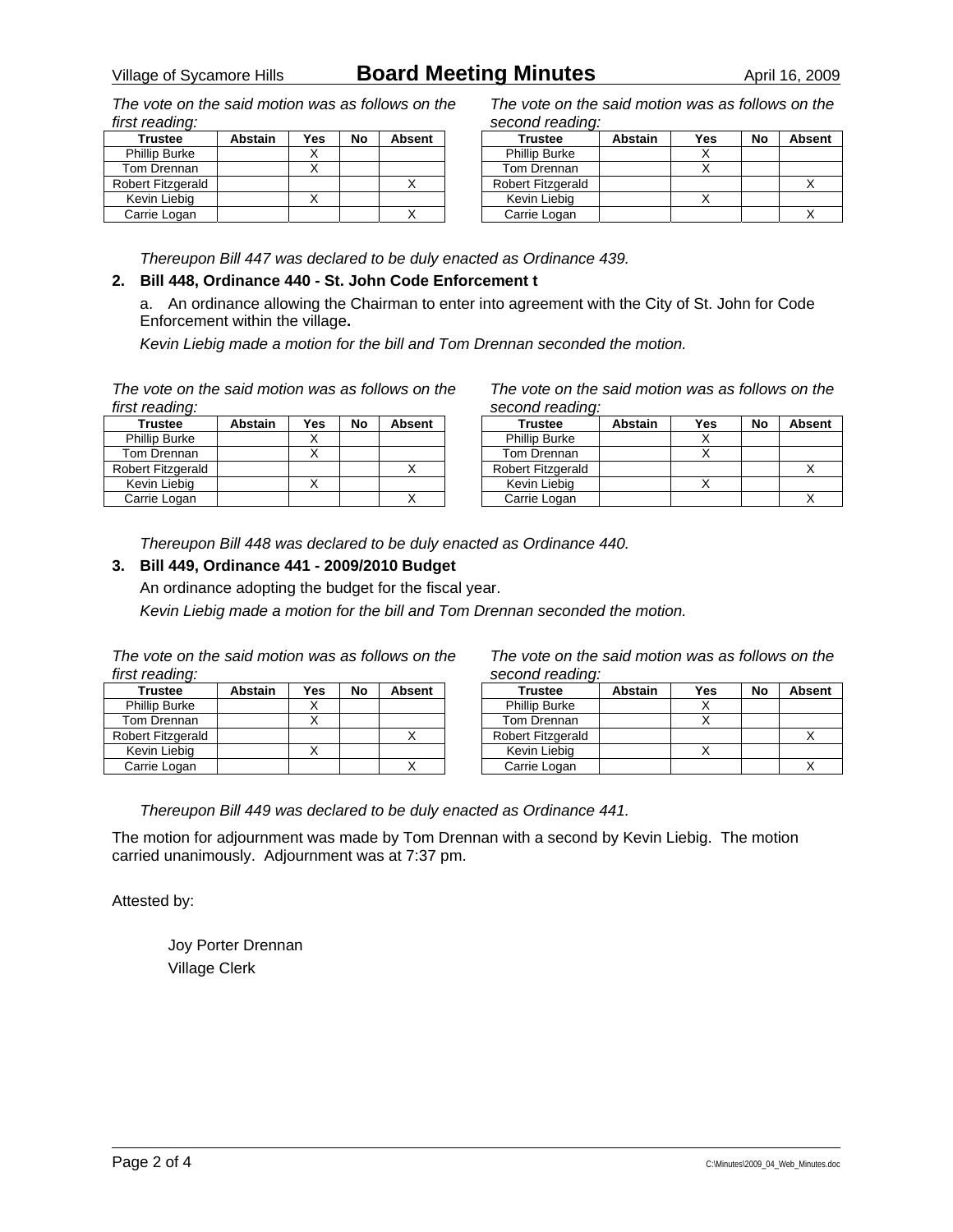# **Work Session Minutes**

### **1. Mowing Services**

*Joy has prepared an outline of the contract which was reviewed and edited. Phillip will prepare a map of the areas to be mowed.* 

### **2. Tree Survey**

*Some of the board members will meet in May to perform a tree survey of Walton and Oakland.* 

### **3. Village Lot**

*Phillip will prepare a bid package to have the lot leveled and provide removal of excess dirt on the lot.*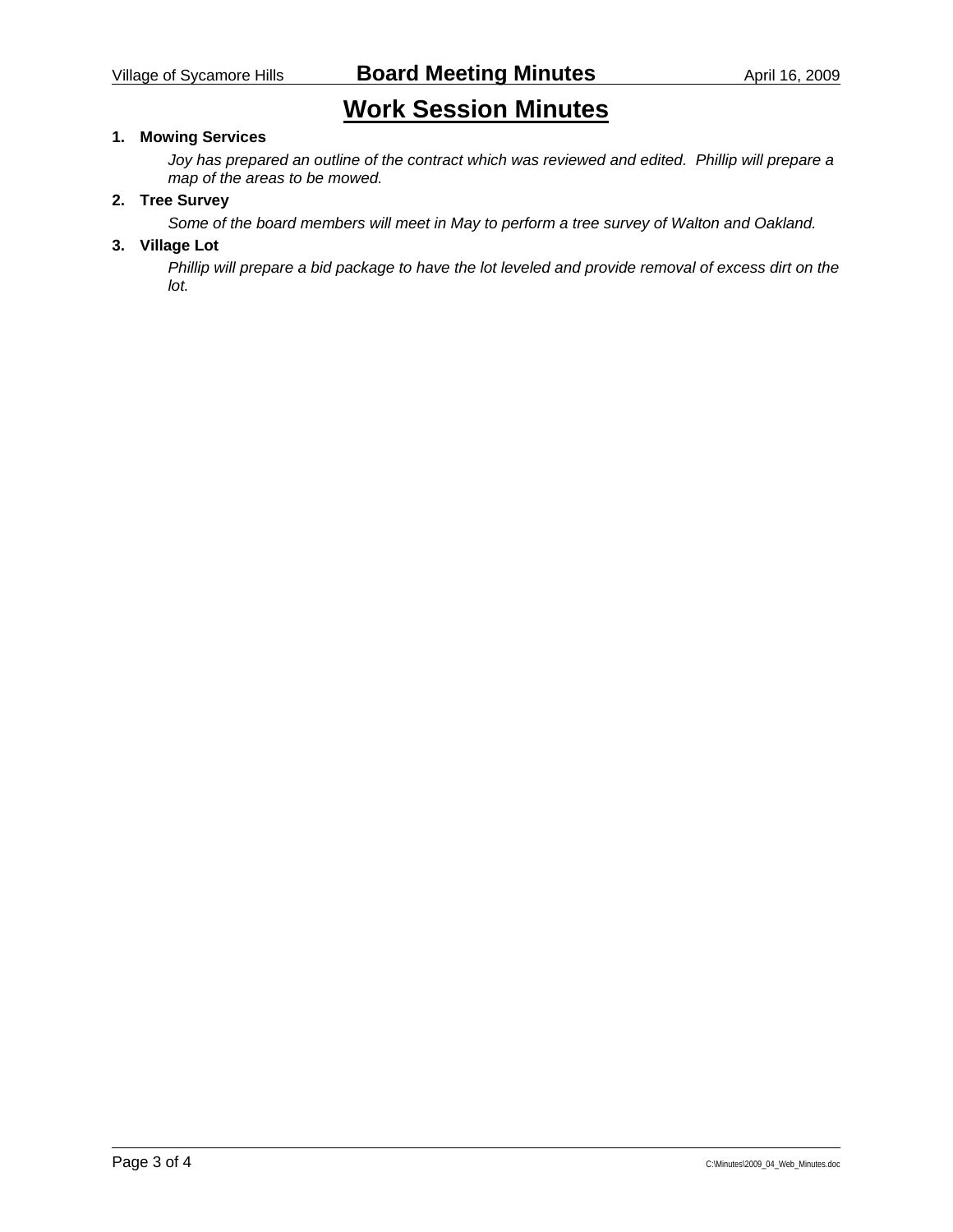## Appendix A **Chairman and Commissioners Reports** April 16, 2009

## **Chairman - Phillip Burke**

- 1. Cleaned village lot.
- 2. Attended Mayors of Small Cities Meeting on March 18, 2009.
- 3. Attended St. Louis County Municipal League meeting on March 26, 2009.
- 4. Coordinated with landscaping company for tree planting for TRIM grant.

## **Finance Commissioner – Carrie Logan**

Account Balances:

| • St. Johns Bank (Checking)           | \$74,569.84 April 2009  |                           |
|---------------------------------------|-------------------------|---------------------------|
| • A. G. Edwards (Money Market)        | \$130,668.48 April 2009 |                           |
| • A. G. Edwards (Sewer Lateral)       | \$ 23,542.47 April 2009 |                           |
| • P/L statement year to date Revenues |                         | \$187,555.10 FY 2008-2009 |
| • P/L statement year to date Expense  |                         | \$184,826.04 FY 2008-2009 |

## **Street Commissioner – Tom Drennan**

1. Cleaned sewer outlets prior to, during and after storms.

## **Building Commissioner – Tom Drennan**

**Occupancy Permit Applications / Permits Issued:** 2

**Vacant Homes/ For Sale / For Lease (March 2009):** 14

**Building Inspections / Permits:** 1

## **Sewer Lateral Administrator – Tom Drennan**

1. 2465 Ashland regarding sewer lateral program.

## **Police Commissioner – Robert Fitzgerald**

1. Investigated leaf burning on Ashland Avenue.

| <b>Police Report Summary</b> | <b>Reporting Period:</b> |
|------------------------------|--------------------------|
| <b>Contract Patrol</b>       | 81 hours                 |
| Time at call site            | 13 hours                 |
| Tickets issued               | 37                       |
| Payments received            | \$2,203.00               |

## **Health Commissioner – Kevin Liebig**

1. Continued with patrolling village for code violations.

### **Rodent Abatement Requested:** 2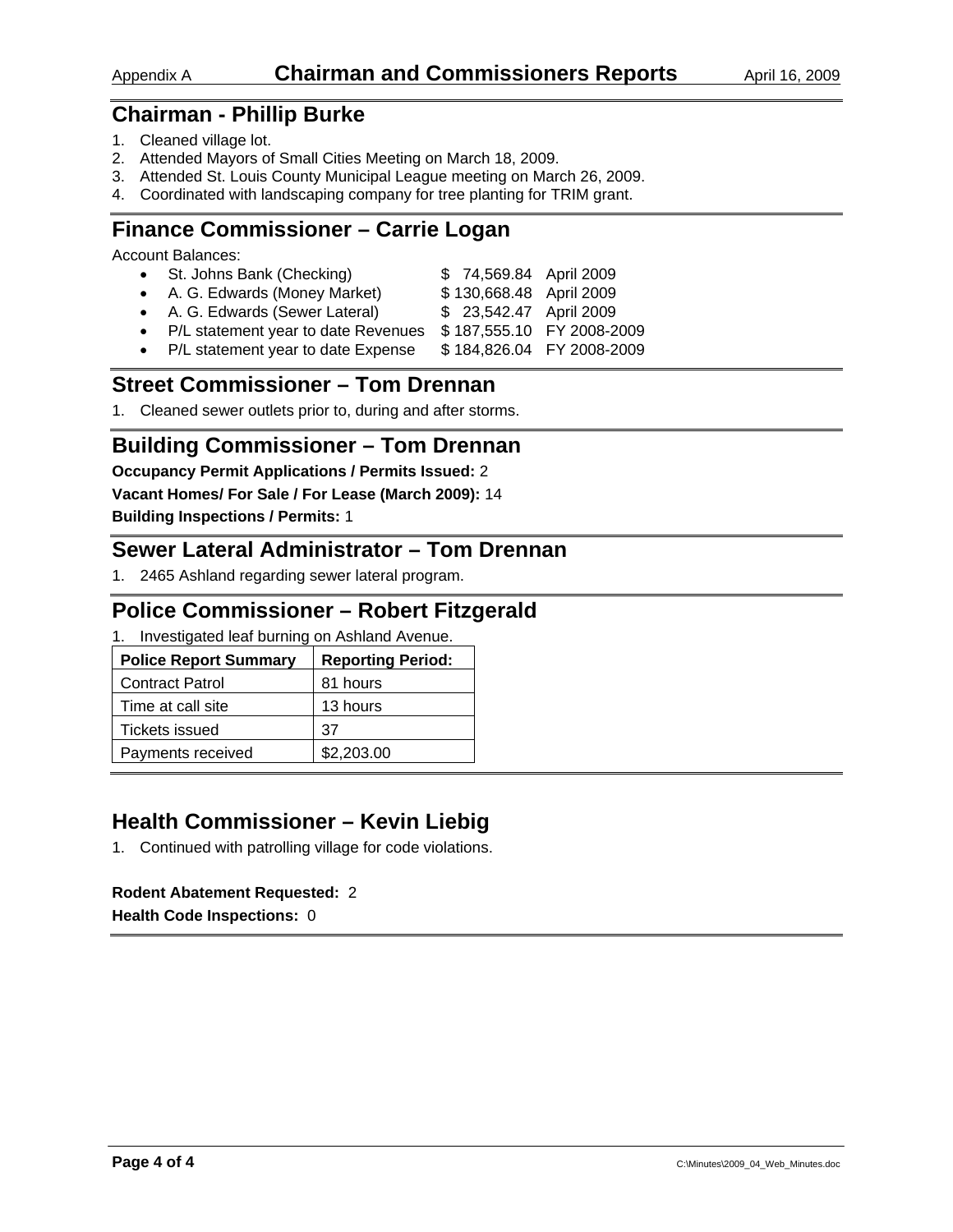The regular monthly meeting of the Board of Trustees of the Village of Sycamore Hills, St. Louis County, Missouri was held Thursday evening, May 21, 2009 in the Educational Building of Calvary United Church of Christ, 2501 Hartland Avenue. The meeting was called to order at 7:05 pm. Trustees present were Health Commissioner Kevin Liebig, Street Commissioner Tom Drennan, Police Commissioner Robert Fitzgerald and Chairman Phillip Burke. Clerk Joy Drennan and Attorney John Tajkoswki were also present. Finance Commissioner Carrie Logan was excused. The meeting opened with the Pledge of Allegiance.

### **Reading of Election Results:**

The clerk read the results of the April 2009 Elections.

### **Oath of Office:**

Tom Drennan and Phillip Burke took the oath of office.

### **Amendment of Agenda:**

The agenda was modified as follows:

- 1. Under New Business add item 3 *Charter Communications*.
- 2. Under Work Session add item 3 *Mowing Services*.

A motion was made by Tom Drennan and seconded by Kevin Liebig to accept the amendments to the agenda. The motion carried unanimously.

### **Approval of Prior Month's Minutes:**

A motion was made by Robert Fitzgerald and seconded by Robert Fitzgerald to approve the minutes of the April 16, 2009 meeting. The motion carried unanimously.

### **Presentation and Payment of Bills:**

Bills in the amount of \$12,356.92 were presented by Treasurer Joy Drennan. The following warrants (checks) are included in this month's disbursement:

• 8578 (32032) Joy Drennan - Stamps (\$84.00)

Tom Drennan made a motion to pay the bills as presented; Kevin Liebig seconded the motion. The motion carried unanimously.

### **Reports of the Chairman and Commissioners:**

The treasurer reported our income and payments are about even for the year.

Reports were submitted by the Chairman and the Commissioners and are attached as Appendix A. Robert Fitzgerald made a motion to accept the reports as presented; Kevin Liebig seconded the motion. The motion carried unanimously.

### **Discussion from the Floor:**

*Barbara Jay of Oakland Avenue requested contact information for wild animals. Residents should contact St. Louis County animal control directly for any issues. She also noted that 2438 Oakland is in disrepair. The village is currently working this issue.* 

*The St. John Building Inspector will inspect and cite if necessary the steel shed at 8621 Lackland.* 

### **Old Business:**

*None* 

#### **New Business:**

#### **1. Bill 450, Ordinance 442 - Appointment of Public Officials for 2009/2010**

a. An ordinance appointing the officials of the village**.** 

*Tom Drennan made a motion for the bill and Kevin Liebig seconded the motion.*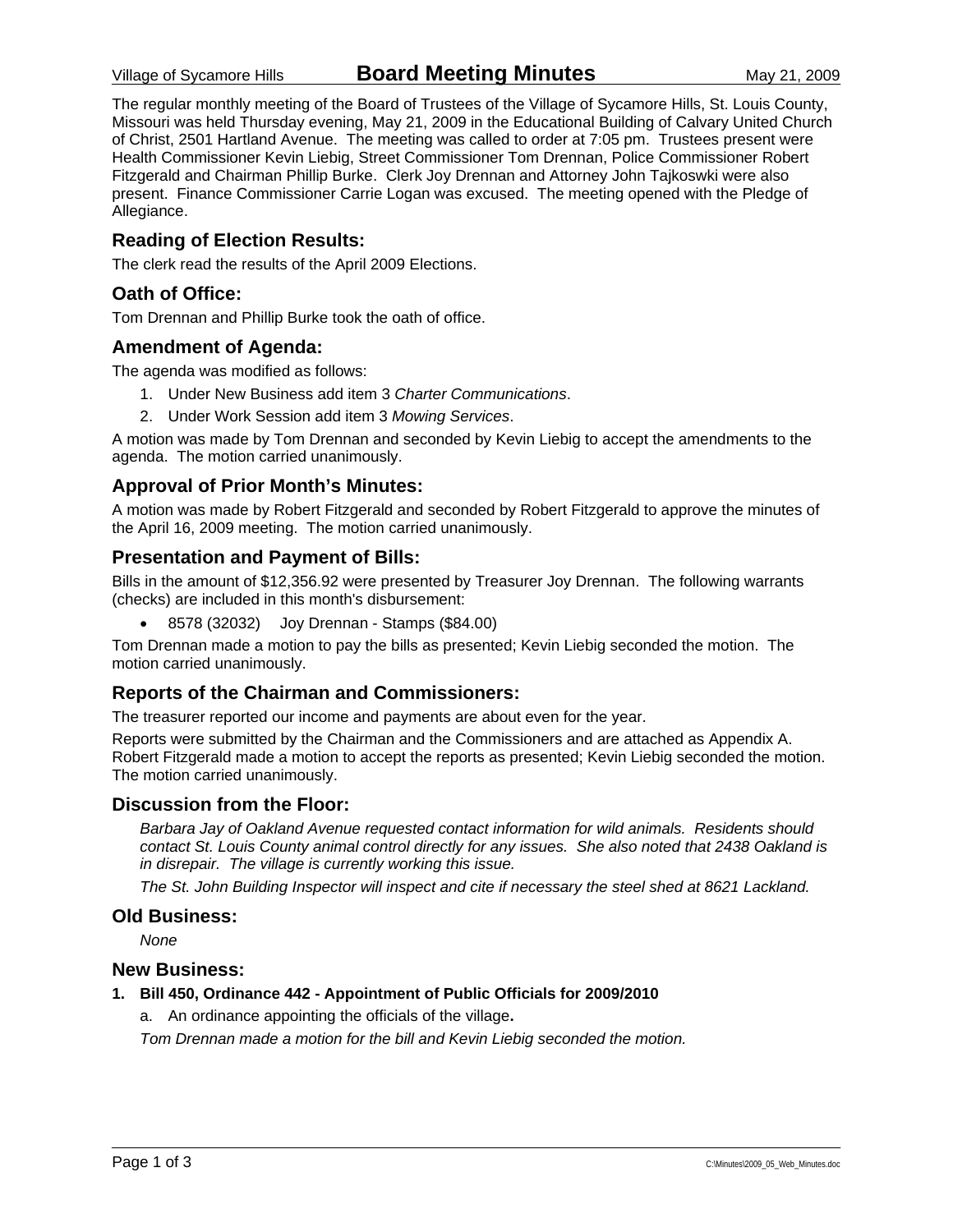*The vote on the said motion was as follows on the first reading:* 

| <b>Trustee</b>       | <b>Abstain</b> | Yes | No | <b>Absent</b> |
|----------------------|----------------|-----|----|---------------|
| <b>Phillip Burke</b> |                |     |    |               |
| Tom Drennan          |                |     |    |               |
| Robert Fitzgerald    |                |     |    |               |
| Kevin Liebig         |                |     |    |               |
| Carrie Logan         |                |     |    |               |

*The vote on the said motion was as follows on the second reading:* 

| <b>Trustee</b>           | <b>Abstain</b> | Yes | No | <b>Absent</b> |
|--------------------------|----------------|-----|----|---------------|
| <b>Phillip Burke</b>     |                |     |    |               |
| Tom Drennan              |                |     |    |               |
| <b>Robert Fitzgerald</b> |                |     |    |               |
| Kevin Liebig             |                |     |    |               |
| Carrie Logan             |                |     |    |               |

*Thereupon Bill 450 was declared to be duly enacted as Ordinance 442.* 

**2. 8923 Midland (Corner of Brown and Midland) and 2431 Walton** 

*The village will request the St. John Building Inspector to inspect these properties.* 

### **3. Charter Communications - Unsecured Claims**

*An officer of the board of trustees, Kevin Liebig, made a motion to have John Tajkoswki approved as the authorized signatory of Charter Communications bankruptcy action. Tom Drennan seconded the motion. The motion passed unanimously.* 

The motion for adjournment was made by Tom Drennan with a second by Robert Fitzgerald. The motion carried unanimously. Adjournment was at 7:48 pm.

Attested by:

 Joy Porter Drennan Village Clerk

# **Work Session Minutes**

#### **1. Tree Survey**

*Some of the board members will meet in June to perform a tree survey of Walton and Oakland.* 

#### **2. Banking Services**

*We are still coming out ahead.* 

#### **3. Mowing Services**

*Joy will send out the bid packages.*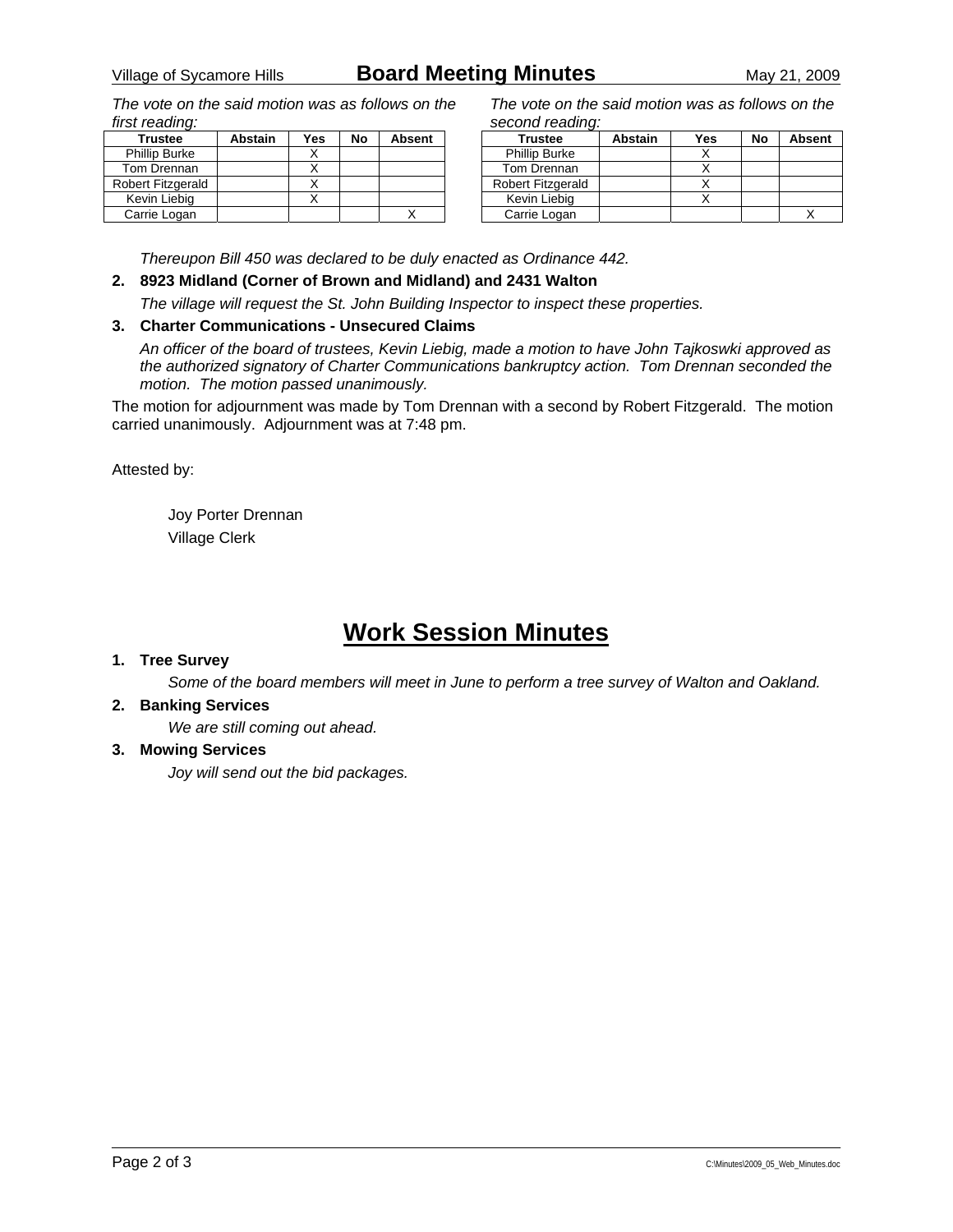## **Chairman - Phillip Burke**

- 1. Cleaned village lot.
- 2. Attended Mayors of Small Cities Meeting in April 2009.
- 3. Finished paperwork on TRIM grant.

## **Finance Commissioner – Carrie Logan**

Account Balances:

| • St. Johns Bank (Checking)     | \$70,679.37 May 2009  |
|---------------------------------|-----------------------|
| • A. G. Edwards (Money Market)  | \$130,930.95 May 2009 |
| • A. G. Edwards (Sewer Lateral) | \$ 21,557.66 May 2009 |

## **Street Commissioner – Tom Drennan**

1. Cleaned sewer outlets prior to, during and after storms.

## **Building Commissioner – Tom Drennan**

**Occupancy Permit Applications / Permits Issued:** None

**Vacant Homes/ For Sale / For Lease (April 2009):** 7

**Building Inspections / Permits:** 2

## **Sewer Lateral Administrator – Tom Drennan**

1. 24XX Ashland regarding sewer lateral program.

## **Police Commissioner – Robert Fitzgerald**

| <b>Police Report Summary</b>                |           |  |
|---------------------------------------------|-----------|--|
| April 1-30, 2009<br><b>Reporting Period</b> |           |  |
| <b>Contract Patrol</b>                      | 107 hours |  |
| Additional Time in Village<br>13 hours      |           |  |
| <b>Tickets issued</b>                       | 20        |  |
| Payments received                           | \$2810.00 |  |

## **Health Commissioner – Kevin Liebig**

- 1. Continued with patrolling village for code violations.
- 2. Inspected property at 24XX Walton Road.
- 3. Answered call regarding public urination on Walton Road.

#### **Rodent Abatement Requested:** 1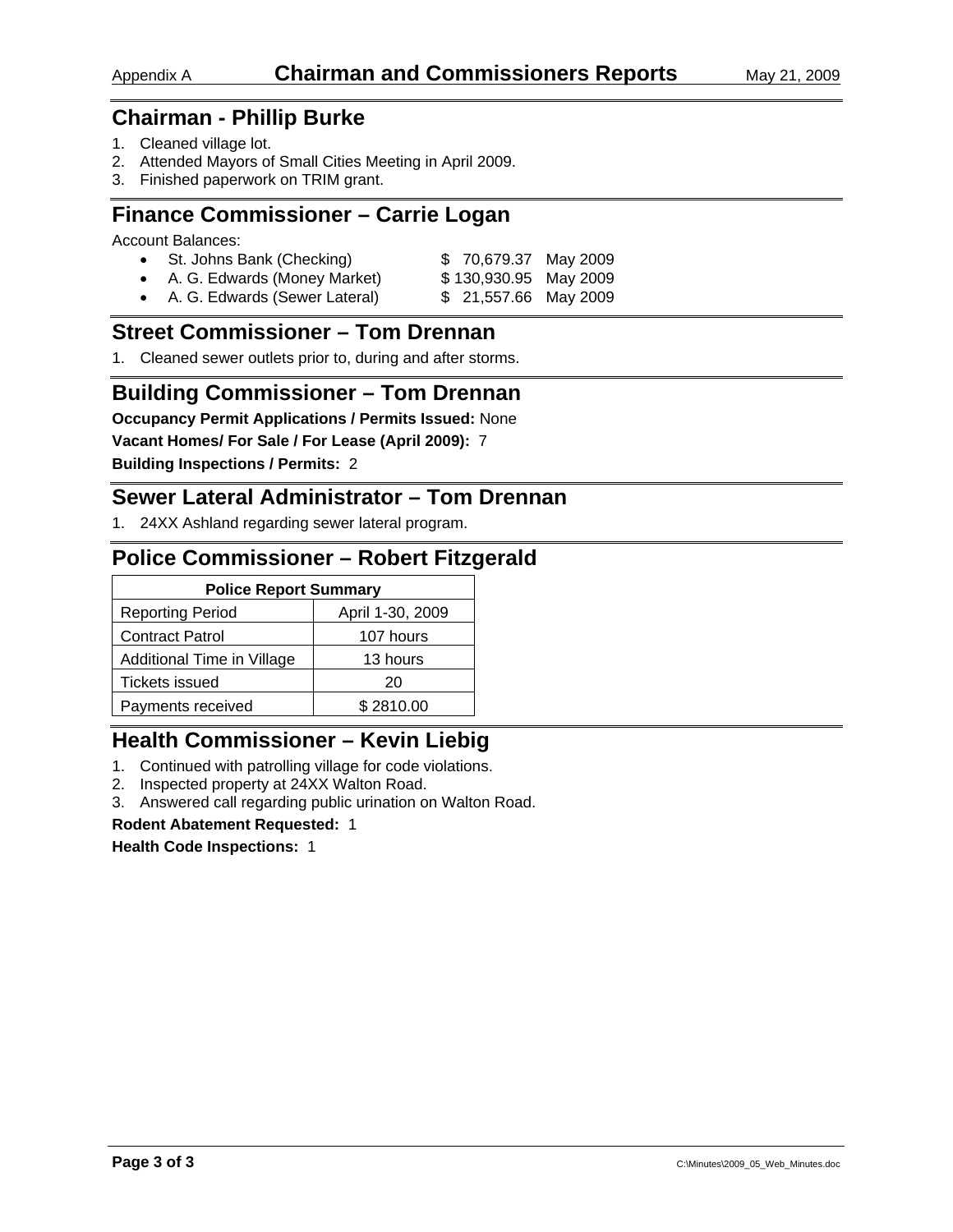The regular monthly meeting of the Board of Trustees of the Village of Sycamore Hills, St. Louis County, Missouri was held Thursday evening, June 18, 2009 in the Educational Building of Calvary United Church of Christ, 2501 Hartland Avenue. The meeting was called to order at 7:01 pm. Trustees present were Health Commissioner Kevin Liebig, Street Commissioner Tom Drennan, Police Commissioner Robert Fitzgerald and Finance Commissioner Carrie Logan, and Chairman Phillip Burke. Clerk Joy Drennan and Attorney John Tajkowski were also present. The meeting opened with the Pledge of Allegiance.

### **Amendment of Agenda:**

The agenda was modified as follows:

- 1. After Amendment of Agenda add Oath of Office
- 2. Under New Business add item 1 St. John Proposal 1 Grade Alley.
- 3. Under New Business add item 2 St. John Proposal 2 Grade Village Lot.
- 4. Under New Business add item 3 St. Louis County Emergency Management Call List.
- 5. Under Work Session add item Miscellaneous.

A motion was made by Carrie Logan and seconded by Tom Drennan to accept the amendments to the agenda. The motion carried unanimously.

### **Oath of Office**

Ms. Logan took the oath of office.

### **Public Hearing**

The Community Development Block Grant Public Hearing was called to order at 7:05pm. The CDBG handout was available for review. Joy explained the eligible projects the \$20,000 of grant funds for the year 2010. Kevin Liebig made a motion to provide \$18,000 for public sidewalk and \$2,000 for community cleanup; Tom Drennan seconded the motion. The motion carried unanimously. The Public Hearing was adjourned at 7:16 pm.

### **Approval of Prior Month's Minutes:**

A motion was made by Robert Fitzgerald and seconded by Tom Drennan to approve the minutes of the May 21, 2009 meeting. The motion carried unanimously.

### **Presentation and Payment of Bills:**

Bills in the amount of \$12,956.08 were presented by Treasurer Joy Drennan. The following warrants (checks) are included in this month's disbursement:

- 6584 (32038) AmerenUE for Successor's Report (\$150.00)
- 6590 (32043) Critter Control for pest management (\$99.00)
- 6599 (32050) St. Louis County Municipal League for Annual Dues (\$582.00)

Carrie Logan made a motion to pay the bills as presented; Kevin Liebig seconded the motion. The motion carried unanimously.

### **Reports of the Chairman and Commissioners:**

Reports were submitted by the Chairman and the Commissioners and are attached as Appendix A. Kevin Liebig made a motion to accept the reports as presented; Carrie Logan seconded the motion. The motion carried unanimously.

### **Discussion from the Floor:**

None.

### **Old Business:**

None.

#### **New Business:**

#### **1. St. John Proposal 1 - Grade Alley**

The City of St. John has submitted a bid in the amount of \$2500 for the grading of the alley and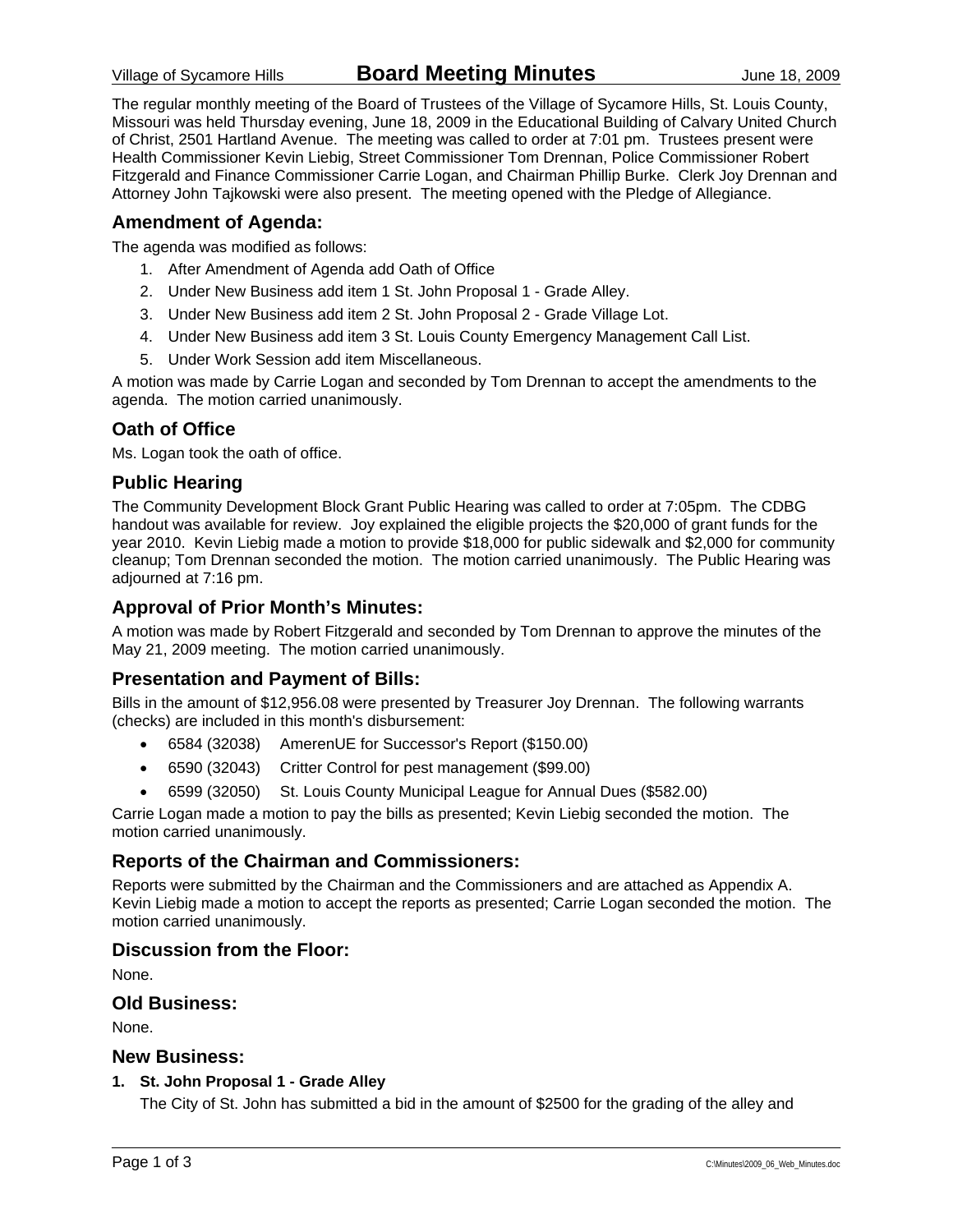## Village of Sycamore Hills **Board Meeting Minutes** June 18, 2009

installing rock to create a 10'x465' surface between Walton Road and McKibbon Road.

*Kevin Liebig made a motion to accept the bid and Carrie Logan seconded the motion. The motion carried unanimously.* 

### **2. St. John Proposal 2 - Grade Village Lot**

The City of St. John has submitted a bid in the amount of \$500 for the grading of the village lot located at 8605 Lackland Road.

*Tom Drennan made a motion to accept the bid and Kevin Liebig seconded the motion. The motion carried unanimously.* 

#### **3. Emergency Management Call List**

*The following names in order of contact for the St. Louis County Emergency Management Call List:* 

- *Terry Milam*
- *Phillip Burke*
- *Robert Fitzgerald.*

The motion for adjournment was made by Carrie Logan with a second by Tom Drennan. The motion carried unanimously. Adjournment was at 7:32 pm.

Attested by:

 Joy Porter Drennan Village Clerk

# **Work Session Minutes**

#### **1. Tree Survey**

*June 25th was selected; weather permitting, for a tree survey on Walton Road and Oakland. Pictures will be taken of each tree.* 

#### **2. Sidewalk Replacement for 2009**

*Phillip will mark the slabs needing replacement on the odd side of the streets.* 

#### **3. Miscellaneous**

*There will be no city wide Garage Sale as in previous years due to costs of advertising and lack of community support. The newsletter and phone card are nearly complete.*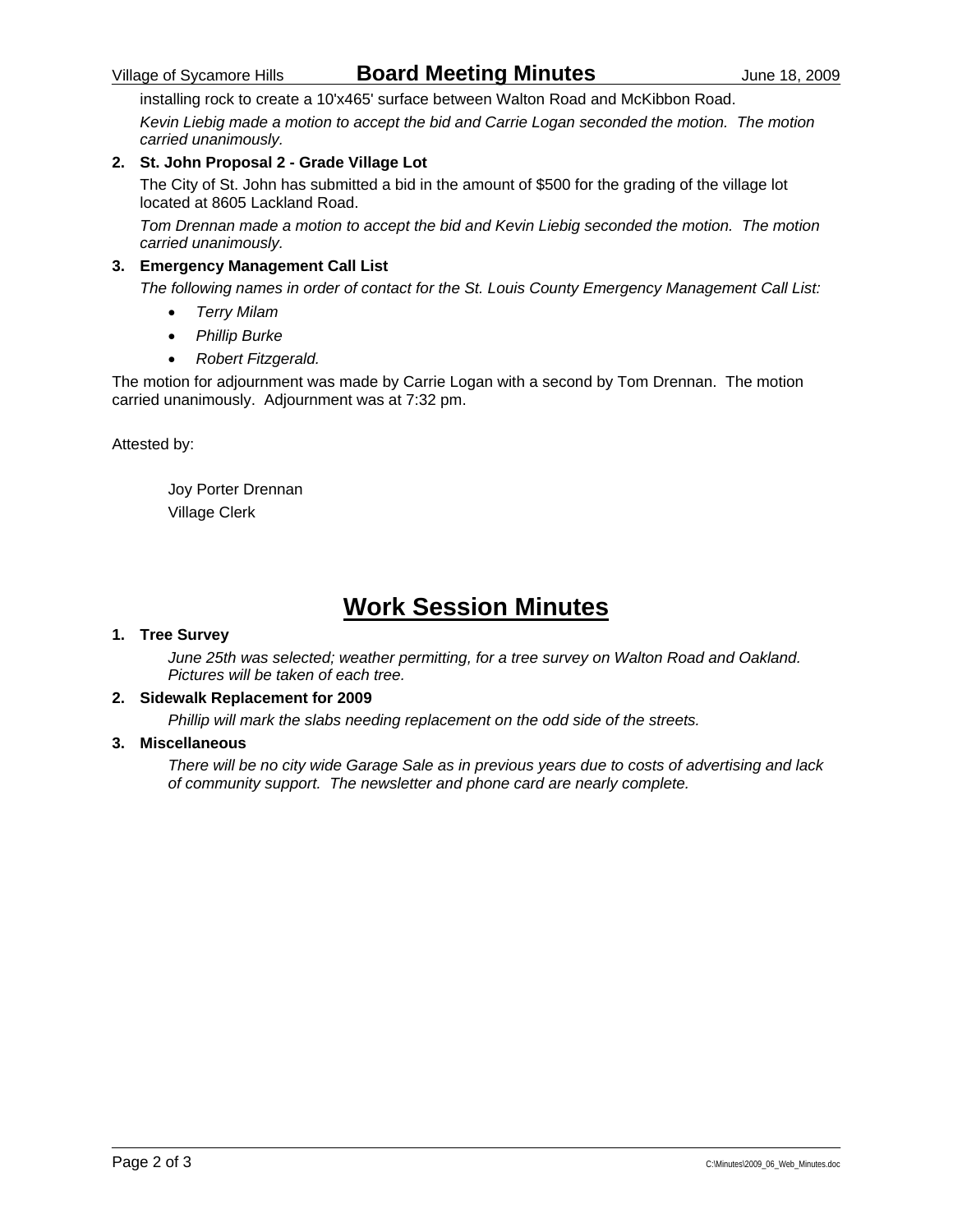## Appendix A **Chairman and Commissioners Reports** June 18, 2009

# **Chairman - Phillip Burke**

- 1. Attended Mayors of Small Cities Meeting in May 2009, where I was re-elected as Secretary.
- 2. Requested bids for alley and village lot grading.

## **Finance Commissioner – Carrie Logan**

Account Balances:

| • St. Johns Bank (Checking)     | \$ 62,773.24 May 2009 |
|---------------------------------|-----------------------|
| • A. G. Edwards (Money Market)  | \$131,024.48 May 2009 |
| • A. G. Edwards (Sewer Lateral) | \$ 21,557.66 May 2009 |
| • Profit / Loss Statement       | \$34,249.65 Revenues  |
|                                 | \$39,907.68 Expenses  |

## **Street Commissioner – Tom Drennan**

- 1. Cleaned sewer outlets prior to, during and after storms on May 24, 25, June 2,9,10, 12, 14, 15, 2009.
- 2. Removed downed branches at 2464 Hartland and 2460 Northland.

### **Building Commissioner – Tom Drennan**

**Occupancy Permit Applications / Permits Issued:** 1

**Vacant Homes/ For Sale / For Lease (March 2009):** 14

**Building Inspections / Permits: 7** 

## **Sewer Lateral Administrator – Tom Drennan**

1. None Pending

## **Police Commissioner – Robert Fitzgerald**

| <b>Police Report Summary</b> |                |  |
|------------------------------|----------------|--|
| <b>Reporting Period</b>      | May 1-31, 2009 |  |
| <b>Contract Patrol</b>       | 98 Hours       |  |
| Additional Time in Village   | 18 Hours       |  |
| Tickets issued               | 20             |  |
| Payments received            | \$1778.00      |  |

## **Health Commissioner – Kevin Liebig**

- 1. Continued with patrolling village for code violations.
- 2. Inspected property at 24XX Walton Road.
- 3. Answered call regarding public urination on Walton Road.

#### **Rodent Abatement Requested:** 1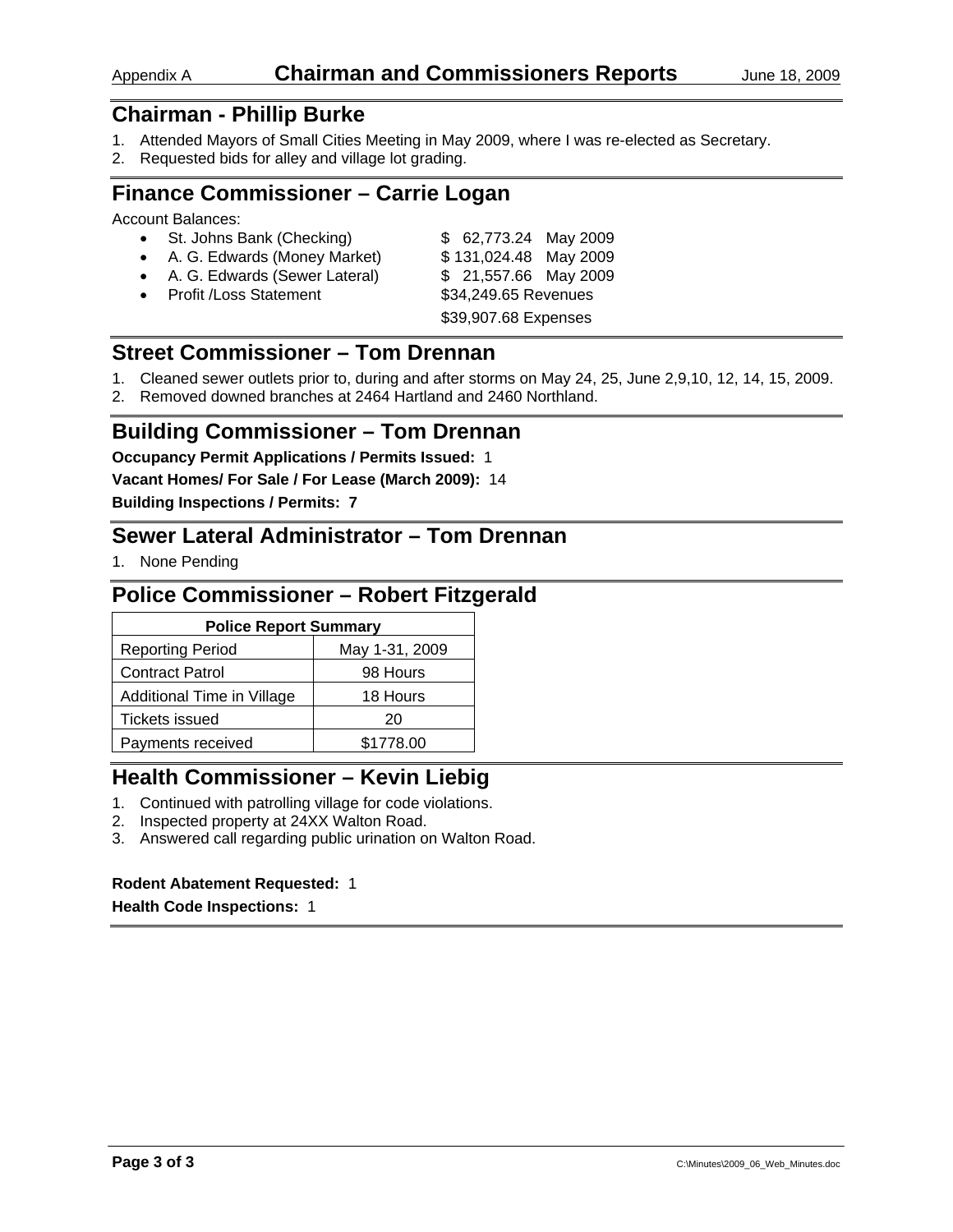The regular monthly meeting of the Board of Trustees of the Village of Sycamore Hills, St. Louis County, Missouri was held Thursday evening, July 16, 2009 in the Educational Building of Calvary United Church of Christ, 2501 Hartland Avenue. The meeting was called to order at 7:00 pm. Trustees present were Health Commissioner Kevin Liebig, Street Commissioner Tom Drennan, Police Commissioner Robert Fitzgerald and Finance Commissioner Carrie Logan, and Chairman Phillip Burke. Clerk Joy Drennan and Attorney John Tajkowski were also present. The meeting opened with the Pledge of Allegiance.

### **Amendment of Agenda:**

The agenda was modified as follows:

- 1. Under Old Business add item 1 St. John Proposal 1 Grade Alley.
- 2. Under New Business add item 2 St. John Proposal 2 Grade Village Lot.
- 3. Under Work Session add item Miscellaneous.

A motion was made by Carrie Logan and seconded by Tom Drennan to accept the amendments to the agenda. The motion carried unanimously.

### **Approval of Prior Month's Minutes:**

A motion was made by Tom Drennan and seconded by Kevin Liebig to approve the minutes of the June 18, 2009 meeting. The motion carried unanimously.

### **Presentation and Payment of Bills:**

Bills in the amount of \$12,734.08 were presented by Treasurer Joy Drennan. The following warrants (checks) are included in this month's disbursement:

• 6584 (32038) AmerenUE for Successor's Report (\$150.00)

Kevin Liebig made a motion to pay the bills as presented; Tom Drennan seconded the motion. The motion carried unanimously.

### **Reports of the Chairman and Commissioners:**

Reports were submitted by the Chairman and the Commissioners and are attached as Appendix A. Robert Fitzgerald made a motion to accept the reports as presented; Tom Drennan seconded the motion. The motion carried unanimously. Kevin Liebig 2441 Oakland needs to be mowed and will be cited. Critter Control about authorizing

### **Discussion from the Floor:**

None.

#### **Old Business:**

**1. St. John Proposal 1 - Grade Alley Status** 

Phillip and Tom met with the superintendent for the project to discuss details. Work will *commencement at St. John's convenience.* 

**2. St. John Proposal 2 - Grade Village Lot Status** 

Phillip and Tom met with the superintendent for the project to discuss details. Work will *commencement at St. John's convenience.* 

#### **New Business:**

#### **1. 2009 Sidewalk Project - Prepare Bid Package**

We will use the CDBG 2009 funds for sidewalk replacement. The bid package will be described as:

- Sidewalk replacement allowing grout injection for leveling non-cracked slab
- Option 1 Add new curb cut and ADA ramp at SE corner of Oakland and Lackland
- Option 2 Removal of unused driveway apron at 2491 Northland and install curb in it's place

*Discussion ensued. Joy went over the bid package. Phillip will review and John will review.* 

#### **2. Tree Trimming - Clearance for Vehicles**

There are several locations in the village where tree limbs are hitting higher vehicles.

*Discussion ensued. Advise residents to trim trees that clearance needs to be xx feet over the street.*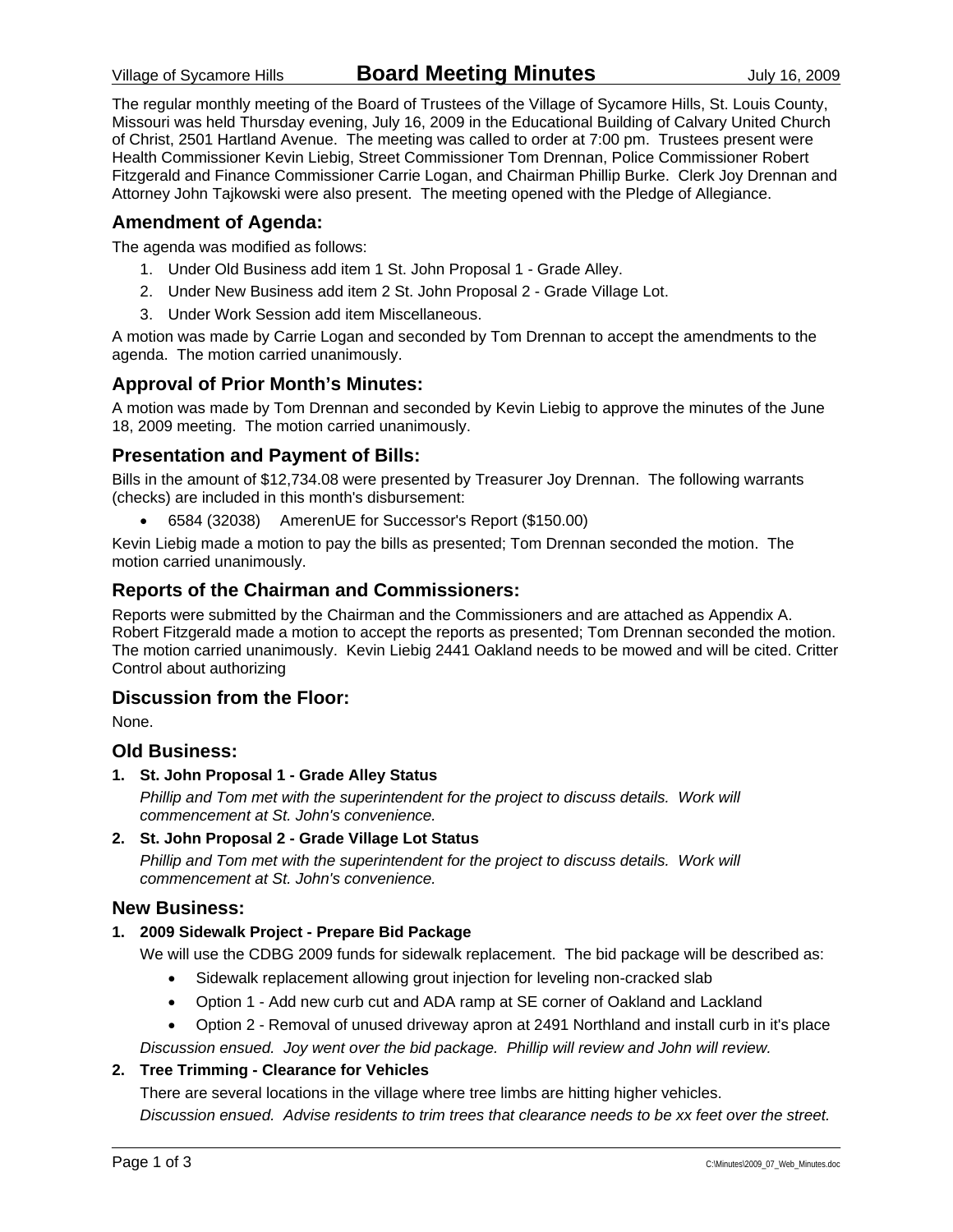The motion for adjournment was made by Tom Drennan with a second by Kevin Liebig. The motion carried unanimously. Adjournment was at 7:30 pm.

Attested by:

 Joy Porter Drennan Village Clerk

# **Work Session Minutes**

#### **1. Tree Survey**

*Scheduled for July 18 in the morning.* 

**2. Remove damaged evergreen on Walton** 

*Scheduled for July 18 in the morning.* 

### **3. Mowing Contract**

*Do in bid package in January.* 

#### **4. Miscellaneous**

*Discussion about rezoning village lot, selling lot, reporting, newsletter and phone list*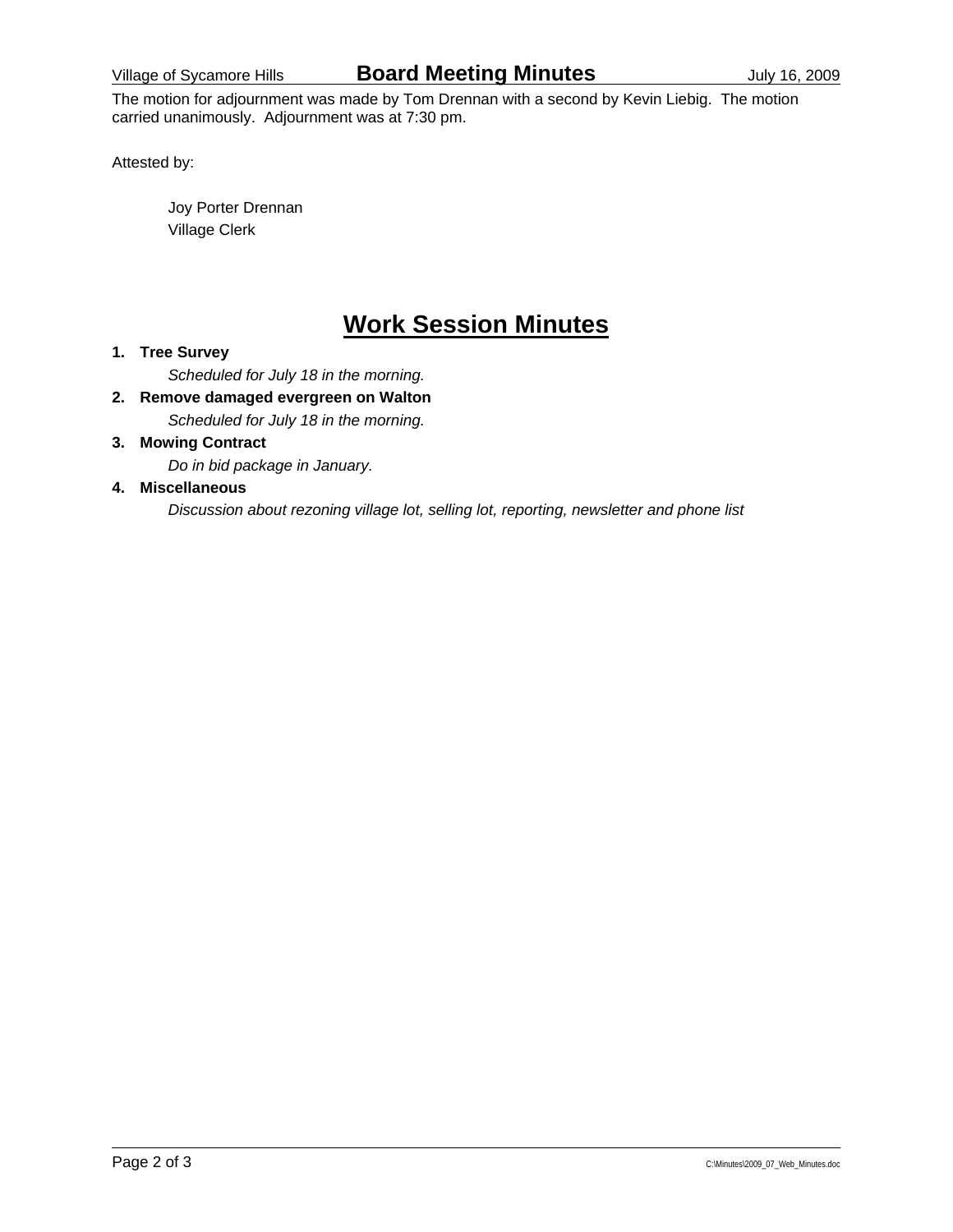## **Chairman - Phillip Burke**

- 1. Met with St. John Public Works on village lot.
- 2. Removed brush along I-170 fence.

## **Finance Commissioner – Carrie Logan**

Account Balances:

|  | St. Johns Bank (Checking) | \$ 64,415.25 June 2009 |
|--|---------------------------|------------------------|
|--|---------------------------|------------------------|

- A. G. Edwards (Money Market) \$131,295.70 June 2009
- A. G. Edwards (Sewer Lateral) \$ 21,558.04 June 2009

## **Street Commissioner – Tom Drennan**

- 1. Cleaned sewer outlets prior to, during and after storms on May 24, 25, June 2,9,10, 12, 14, 15, 2009.
- 2. Removed downed branches at 2464 Hartland and 2460 Northland.

## **Building Commissioner – Tom Drennan**

**Occupancy Permit Applications / Permits Issued:** 1

**Vacant Homes/ For Sale / For Lease (March 2009):** 14

**Building Inspections / Permits:** 7

## **Sewer Lateral Administrator – Tom Drennan**

1. None Pending

## **Police Commissioner – Robert Fitzgerald**

| <b>Police Report Summary</b>              |           |  |
|-------------------------------------------|-----------|--|
| <b>Reporting Period</b><br>May 1-31, 2009 |           |  |
| <b>Contract Patrol</b>                    | 98 Hours  |  |
| Additional Time in Village<br>18 Hours    |           |  |
| Tickets issued                            | 20        |  |
| Payments received                         | \$1778.00 |  |

## **Health Commissioner – Kevin Liebig**

- 1. Continued with patrolling village for code violations.
- 2. Inspected property at 2431 Walton Road.
- 3. Answered call regarding public urination on Walton Road.

### **Rodent Abatement Requested:** 1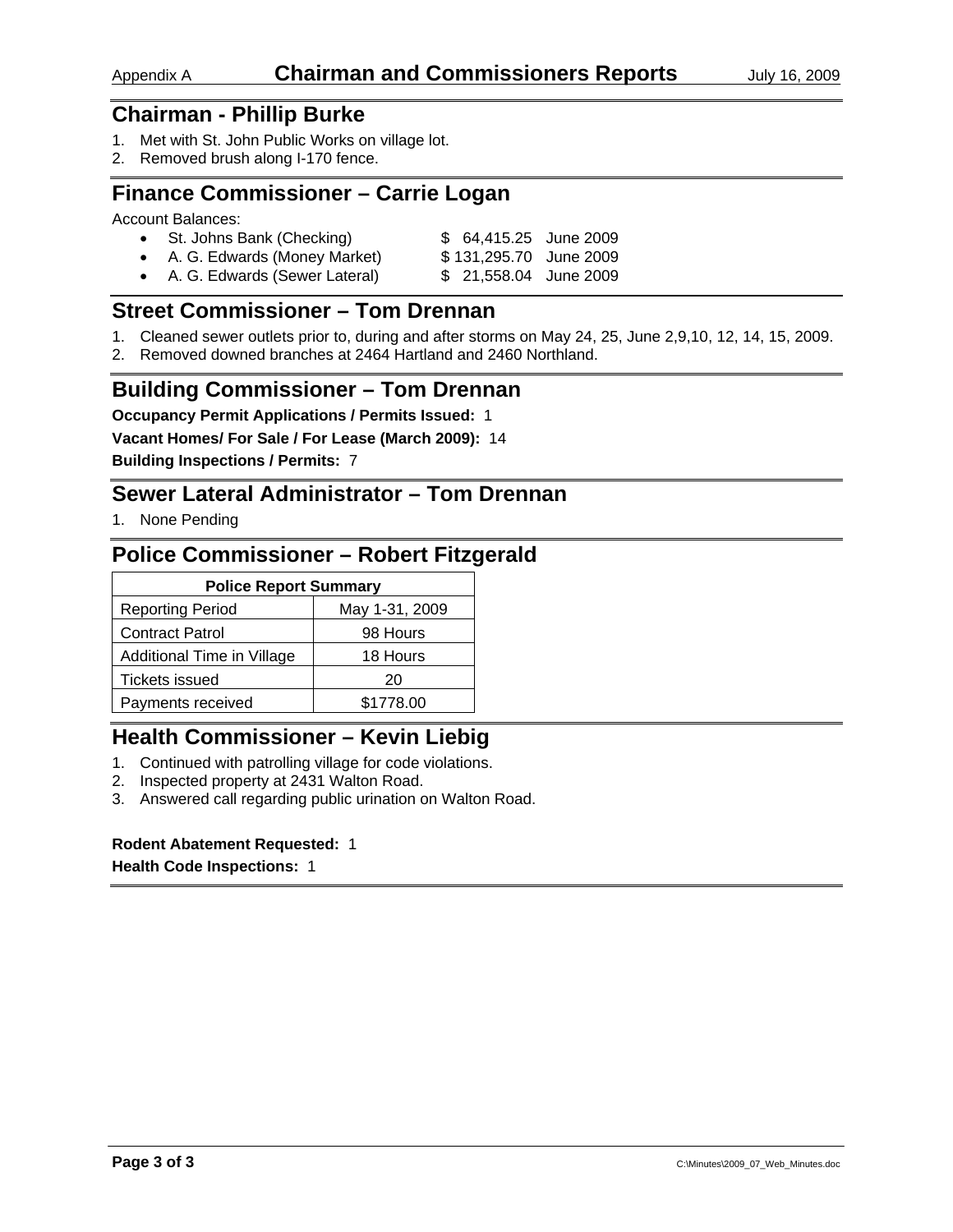Village of Sycamore Hills **Board Meeting Minutes** August 20, 2009

The regular monthly meeting of the Board of Trustees of the Village of Sycamore Hills, St. Louis County, Missouri was held Thursday evening, August 20, 2009 in the Educational Building of Calvary United Church of Christ, 2501 Hartland Avenue. The meeting was called to order at 7:05 pm. Trustees present were Health Commissioner Kevin Liebig, Street Commissioner Tom Drennan, Police Commissioner Robert Fitzgerald and Chairman Phillip Burke. Finance Commissioner Carrie Logan was not present. Clerk Joy Drennan and Attorney John Tajkowski were also present. The meeting opened with the Pledge of Allegiance.

### **Public Hearing - 2009 Tax Rate:**

Record of Attendance

**Discussion** 

Set the Tax Rate for 2009 (Bill 451, Ordinance 443)

*The Public Hearing was called to order at 7:06 pm. Trustees present were Health Commissioner Kevin Liebig, Street Commissioner Tom Drennan. The village clerk explained the tax rate.* 

*The bill was read in full. Tom Drennan made a motion for the bill and Kevin Liebig seconded the motion.* 

*The vote on the said motion was as follows on the first reading:* 

| Trustee              | <b>Abstain</b> | Yes | No | <b>Absent</b> |
|----------------------|----------------|-----|----|---------------|
| <b>Phillip Burke</b> |                |     |    |               |
| Tom Drennan          |                |     |    |               |
| Robert Fitzgerald    |                |     |    |               |
| Kevin Liebia         |                |     |    |               |
| Carrie Logan         |                |     |    |               |

*The vote on the said motion was as follows on the second reading:* 

| Trustee                  | Abstain | Yes | No | <b>Absent</b> |
|--------------------------|---------|-----|----|---------------|
| <b>Phillip Burke</b>     |         |     |    |               |
| Tom Drennan              |         |     |    |               |
| <b>Robert Fitzgerald</b> |         |     |    |               |
| Kevin Liebig             |         |     |    |               |
| Carrie Logan             |         |     |    |               |

*Thereupon Bill 451 was declared to be duly enacted as Ordinance 443. The Public Hearing was adjourned at 7:14 pm.* 

### **Amendment of Agenda:**

There were no amendments to the agenda.

### **Approval of Prior Month's Minutes:**

A motion was made by Tom Drennan and seconded by Kevin Liebig to approve the minutes of the July 16, 2009 meeting. The motion carried unanimously.

### **Presentation and Payment of Bills:**

Bills in the amount of \$12,554.29 were presented by Treasurer Joy Drennan. The following warrants (checks) are included in this month's disbursement:

- 6630 (32076) The Scotts Landscaping for mowing services 4/2009-8/1/2009 (\$595.00)
- 6631 (32077) Overland Hardware for Street Department Items(\$19.96)

Tom Drennan made a motion to pay the bills as presented; Robert Fitzgerald seconded the motion. The motion carried unanimously.

### **Reports of the Chairman and Commissioners:**

Reports were submitted by the Chairman and the Commissioners and are attached as Appendix A. There was discussion about the water valve box at 2483 Northland. Tom Drennan will follow up on this. Robert Fitzgerald made a motion to accept the reports as presented; Tom Drennan seconded the motion. The motion carried unanimously.

### **Discussion from the Floor:**

None.

### **Old Business:**

**1. St. John Proposal 1 - Grade Alley Status** 

*No change. The project will commencement at St. John's convenience.*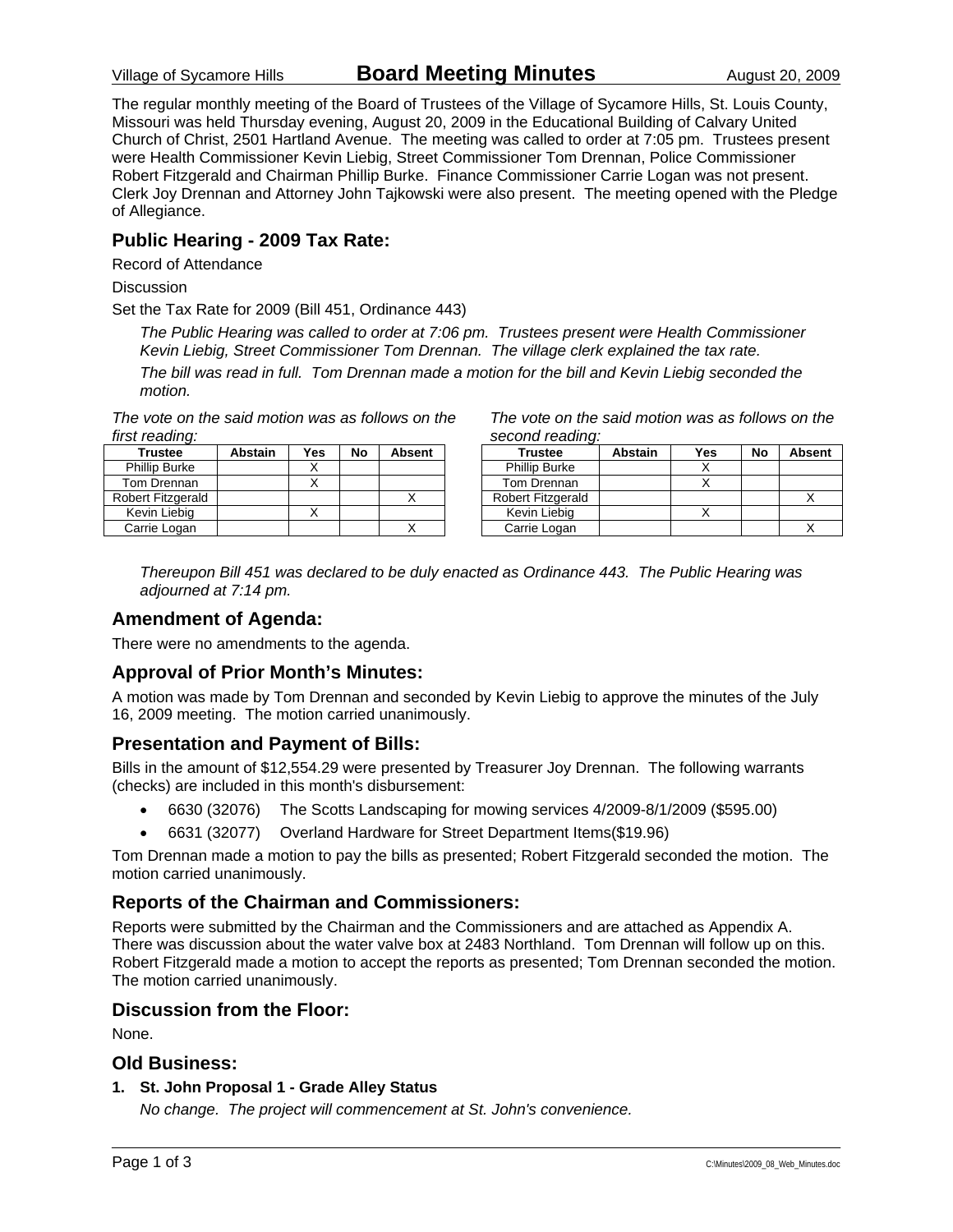**2. St. John Proposal 2 - Grade Village Lot Status** 

*The village lot was graded and seeded.* 

#### **3. 2009 Sidewalk Project - Bid Package Status**

*The bid package is complete and will be sent out this week.* 

#### **New Business:**

#### **1. Occupancy Permits - Adopt St. John Fees**

There is a problem with people moving in without having an inspection. *Discussion ensued. We would like to increase fees for inspection if already occupied. The attorney will review the legality of such fees.* 

#### **2. IRS Changes - Discussion**

The Federal IRS recently conducted a field audit of the village.

*Joy explained the discussion with the auditors and changes concerning withholding on each paycheck. The village will now withhold on Social Security and Medicare from the employees and the village will also match the amount as required.* 

The motion for adjournment was made by Tom Drennan with a second by Kevin Liebig. The motion carried unanimously. Adjournment was at 7:54 pm.

Attested by:

 Joy Porter Drennan Village Clerk

# **Work Session Minutes**

#### **1. Tree Survey**

*On hold for now.* 

#### **2. Removal of Dead Animals**

*Kevin will check with Critter Control to see what the charge would be to remove.* 

#### **3. Miscellaneous**

*Overland Fair - various trustees will put out and remove the barricades. Permits will be distributed this weekend. Two additional permits will be allowed per address.*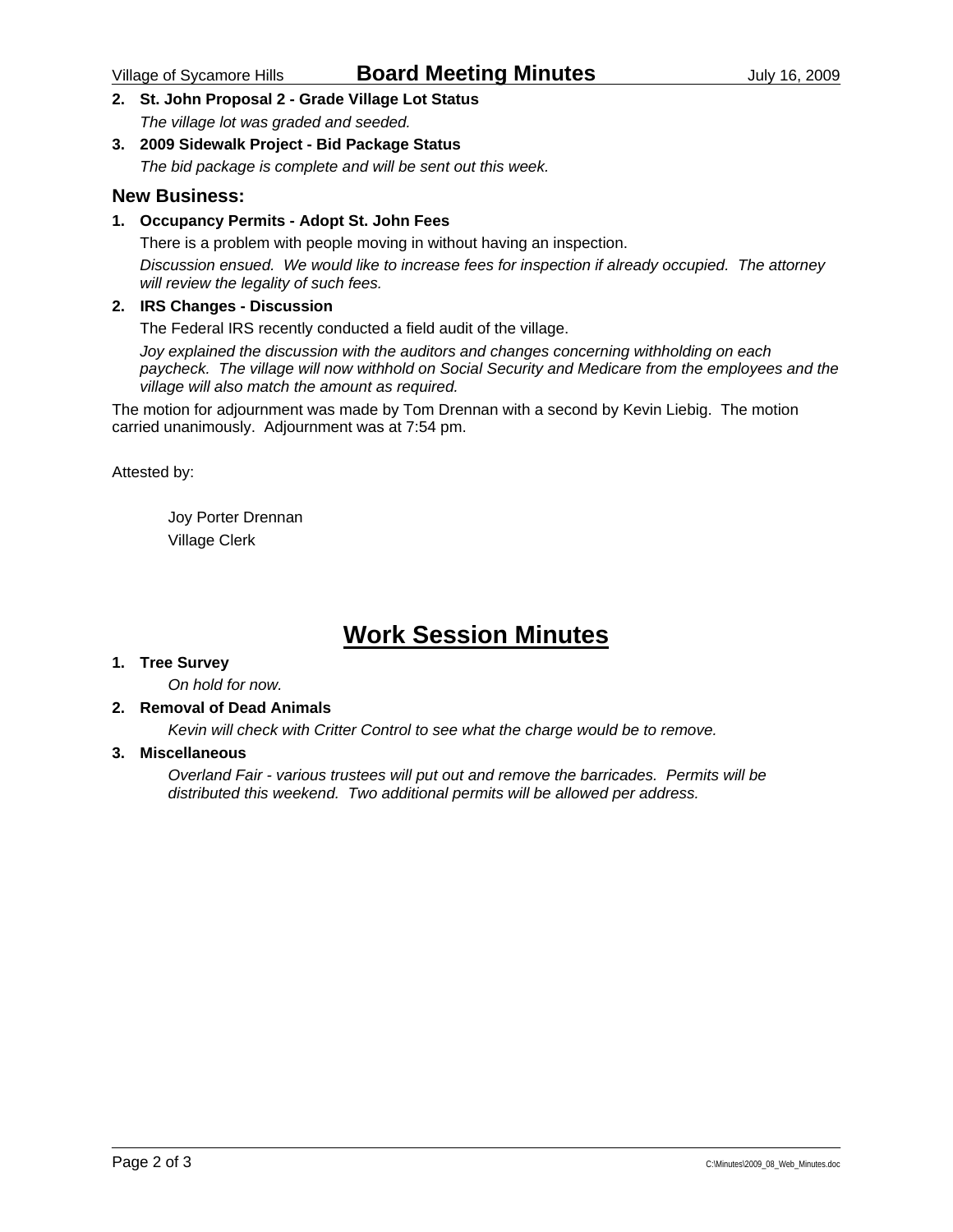### Appendix A **Chairman and Commissioners Reports** August 20, 2009

## **Chairman - Phillip Burke**

- 1. Removed tree on Walton Road with the assistance of Tom and Kevin.
- 2. Seeded village lot on Lackland Road with the assistance of Tom and Kevin.

## **Finance Commissioner – Carrie Logan**

Account Balances:

| • St. Johns Bank (Checking) | \$ 62,619.41 August 2009 |
|-----------------------------|--------------------------|
| .                           |                          |

- A. G. Edwards (Money Market) \$ 131,317.78 August 2009
- A. G. Edwards (Sewer Lateral) \$ 21,558.21 August 2009

## **Street Commissioner – Tom Drennan**

- 1. Cleaned sewer outlets prior to, during and after storms.
- 2. Worked with various residents regarding re-issuing copies of occupancy permits.

### **Building Commissioner – Tom Drennan**

**Occupancy Permit Applications / Permits Issued:** 2

**Vacant Homes/ For Sale / For Lease (July 2009):** 14

**Building Inspections / Permits:** 6

## **Sewer Lateral Administrator – Tom Drennan**

1. None Pending

### **Police Commissioner – Robert Fitzgerald**

| <b>Police Report Summary</b>          |                  |  |  |
|---------------------------------------|------------------|--|--|
| <b>Reporting Period</b>               | July 01-31, 2009 |  |  |
| <b>Contract Patrol</b>                | 96 Hours         |  |  |
| Additional Time in Village<br>7 Hours |                  |  |  |
| Tickets issued                        | 14               |  |  |
| Payments received                     | \$1289.50        |  |  |

## **Health Commissioner – Kevin Liebig**

- 1. Continued with patrolling village for code violations.
- 2. Resolved rat abatement issues.
- 3. Answered call regarding a dog being buried in a backyard on Marshall. Issue not resolved.
- 4. Cleaned up corners of Graceland and Brown Road.

#### **Rodent Abatement Requested:** 1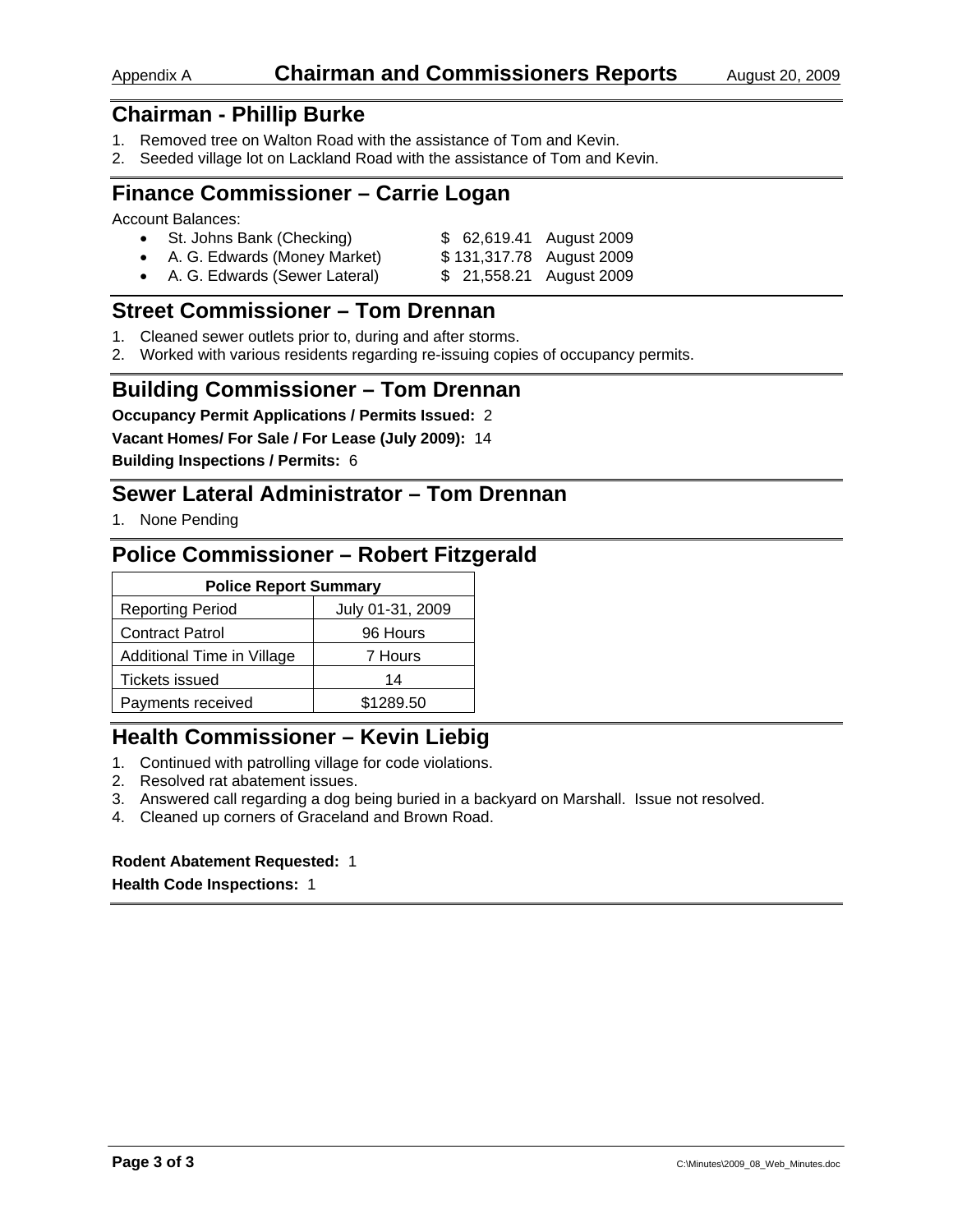The regular monthly meeting of the Board of Trustees of the Village of Sycamore Hills, St. Louis County, Missouri was held Thursday evening, September 17, 2009 in the Educational Building of Calvary United Church of Christ, 2501 Hartland Avenue. The meeting was called to order at 7:00 pm. Trustees present were Health Commissioner Kevin Liebig, Street Commissioner Tom Drennan, Police Commissioner Robert Fitzgerald and Chairman Phillip Burke. Finance Commissioner Carrie Logan was excused. Clerk Joy Drennan and Attorney John Tajkowski were also present. The meeting opened with the Pledge of Allegiance.

### **Amendment of Agenda:**

There were no amendments to the agenda.

### **Approval of Prior Month's Minutes:**

A motion was made by Tom Drennan and seconded by Kevin Liebig to approve the minutes of the August 20, 2009 meeting. The motion carried unanimously.

### **Presentation and Payment of Bills:**

Bills in the amount of \$13,038.98 were presented by Treasurer Joy Drennan. The following warrants (checks) are included in this month's disbursement:

- 6645 (32090) Mayors of Small Cities annual dues (\$100.00)
- 6646 (32091) Overland Hardware for Street Department Items (\$7.00)
- 6649 (32094) St. Louis Post-Dispatch for tax rate hearing public notice (\$255.40)

Kevin Liebig made a motion to pay the bills as presented; Tom Drennan seconded the motion. The motion carried unanimously.

### **Reports of the Chairman and Commissioners:**

Reports were submitted by the Chairman and the Commissioners and are attached as Appendix A. The tax rate was approved by the state treasurer. There was discussion about an incident on Oakland Avenue. Robert Fitzgerald made a motion to accept the reports as presented; Kevin Liebig seconded the motion. The motion carried unanimously.

### **Discussion from the Floor:**

A resident of 2469 Brown Road would like to see a newsletter issued to the village residents. During the Lions Fair 27 parking tickets were issued. Terry Milam reported that there will be several DWI checkpoints in the area in October.

#### **Old Business:**

#### **1. St. John Proposal 1 - Grade Alley Status**

*No change. The project will commencement at St. John's convenience.* 

#### **2. 2009 Sidewalk Project - Bid Package Status**

*Three bid packages were opened and reviewed. After discussion the board decided the low bid by Holloran Contracting Inc. should be accepted.* 

*A motion was made by Tom Drennan and seconded by Kevin Liebig (Bill 452, Ordinance 444) authorizing the Chairman of the Board of Trustees to execute a contract with Holloran Contracting Inc. for the 2009 sidewalk repair project.* 

*The vote on the said motion was as follows on the first reading:* 

| <b>Trustee</b>       | <b>Abstain</b> | Yes | No | <b>Absent</b> |
|----------------------|----------------|-----|----|---------------|
| <b>Phillip Burke</b> |                |     |    |               |
| Tom Drennan          |                |     |    |               |
| Robert Fitzgerald    |                |     |    |               |
| Kevin Liebig         |                |     |    |               |
| Carrie Logan         |                |     |    |               |

*The vote on the said motion was as follows on the second reading:* 

| <b>Trustee</b>       | <b>Abstain</b> | Yes | No | <b>Absent</b> |
|----------------------|----------------|-----|----|---------------|
| <b>Phillip Burke</b> |                |     |    |               |
| Tom Drennan          |                |     |    |               |
| Robert Fitzgerald    |                |     |    |               |
| Kevin Liebig         |                |     |    |               |
| Carrie Logan         |                |     |    |               |

*Thereupon Bill 452 was declared to be duly enacted as Ordinance 444. Phillip and Tom will meet*  with the contractor for the preconstruction meeting within the next two weeks.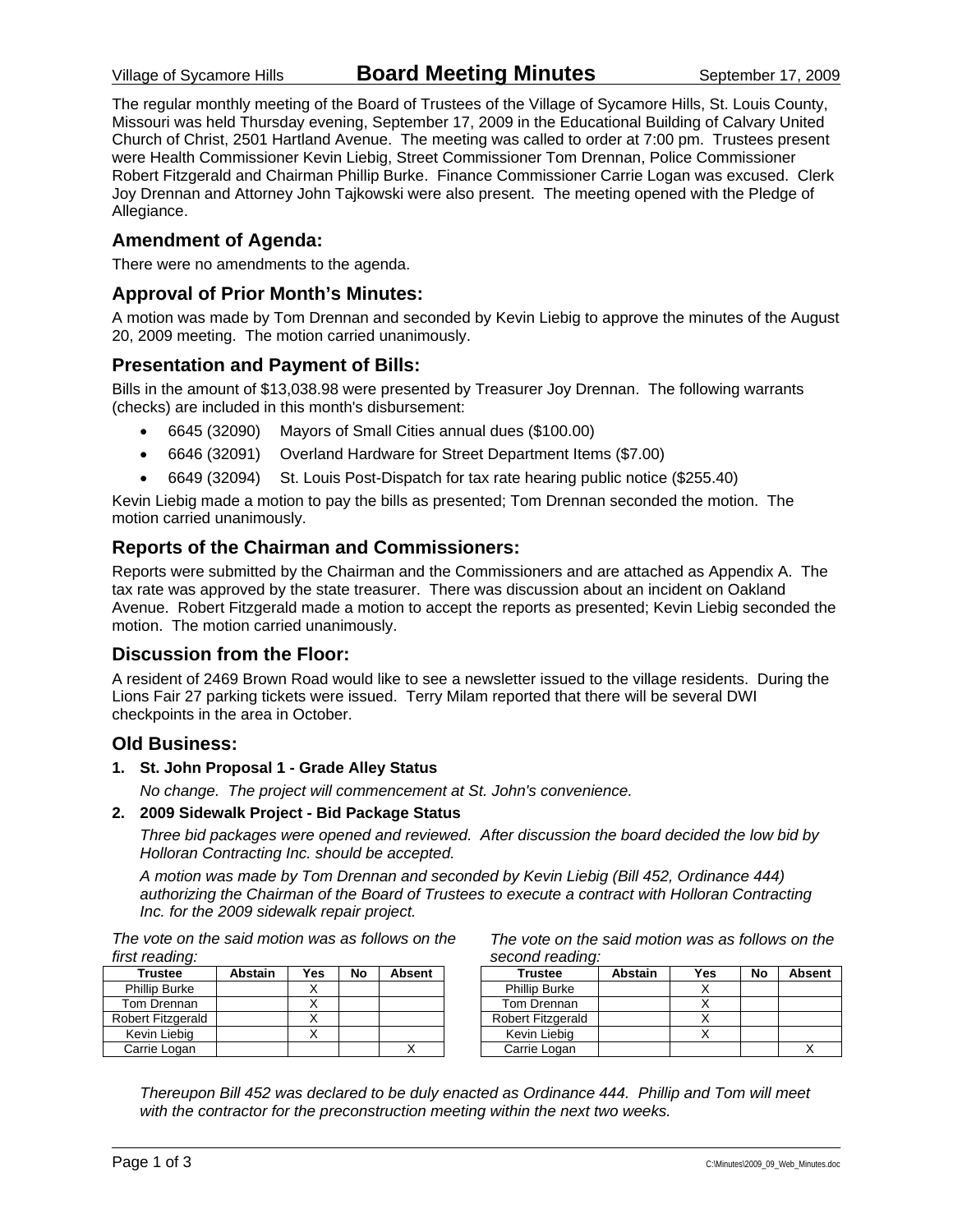#### **New Business:**

#### **1. Occupancy Permits - Adopt St. John Fees**

*There is a problem with people moving in without having an inspection. Discussion ensued. We would like to increase fees for inspection if already occupied. The attorney will review the legality of such fees.* 

#### **2. Business License Application**

*T&B Auto was expected to request a license for the former R&R property on Lackland; however representatives of the company were not present.* 

#### **3. IRS Field Audit of the Village.**

*Joy explained the discussion with the auditors and changes concerning withholding on each paycheck. The village will now withhold on Social Security and Medicare from the employees and the village will also match the amount as required by law.* 

#### **4. Tree Abatement - 4 locations**

*Tom Drennan has notified 4 residents with dead trees on their property. If no action is taken by the residents a second letter will follow defining the fines that will be incurred if the trees are not removed.* 

The motion for adjournment was made by Tom Drennan with a second by Kevin Liebig. The motion carried unanimously. Adjournment was at 7:59 pm.

Attested by:

 Joy Porter Drennan Village Clerk

# **Work Session Minutes**

### **1. Review of Lions Fair**

*Should we continue to barricade the street? After discussion the board believes that this is a public service for the residents. A new parking permit distribution system will also be adopted.* 

#### **2. Repair of Barricades**

*Some of the barricade supports are in need of repair. All of them need painting. The board members will repair them over the next several months.* 

#### **3. Removal of Dead Animals**

*Kevin reported on his discussion with Critter Control and the fees that would be included for animal removal.* 

#### **4. Pothole Repair**

*There are several areas of the village that need street repairs. A local contractor has agreed to review our streets and recommend repairs.* 

#### **5. Miscellaneous**

*Buried dog - it is a violation to bury an animal less than 3 feet deep within 300 feet of a residence. IRS ruling and pay of elected officials - it is legal.* 

*MOPERM - workers comp is generally excluded.*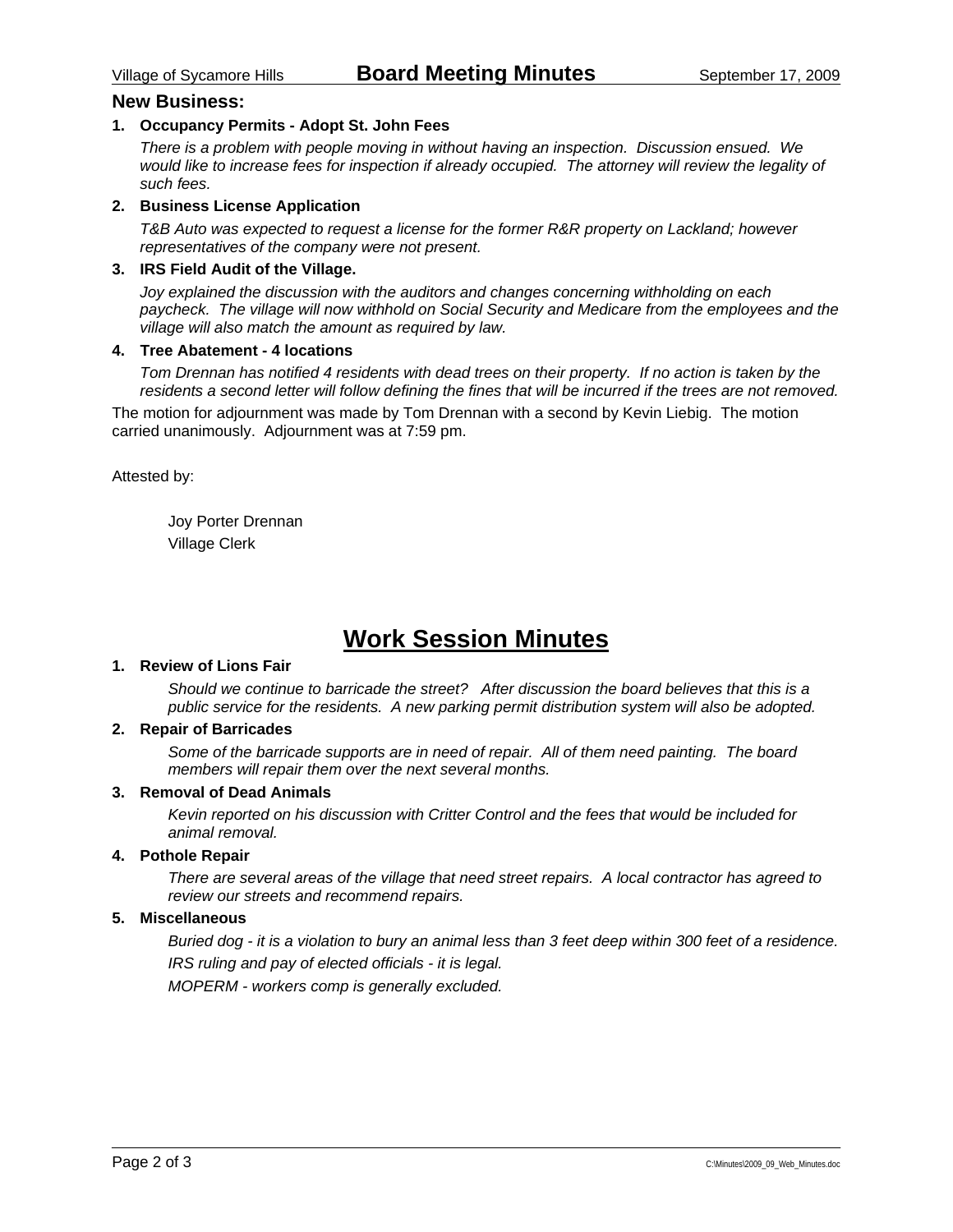## Appendix A **Chairman and Commissioners Reports** September 17, 2009

## **Chairman - Phillip Burke**

- 1. Assisted with the deployment and removal of barricades for the Lion's Club Fair.
- 2. Assisted with parking tag distribution for the Lion's Club Fair.
- 3. Attended the Mayors of Small Cities meeting on September 16, 2009. I was also re-elected as secretary of the organization.

## **Finance Commissioner – Carrie Logan**

Account Balances:

| • St. Johns Bank (Checking)     | \$ 61,359.74 September 2009 |
|---------------------------------|-----------------------------|
| • A. G. Edwards (Money Market)  | \$131,227.03 September 2009 |
| • A. G. Edwards (Sewer Lateral) | \$21,558.43 September 2009  |

## **Street Commissioner – Tom Drennan**

- 1. Worked with numerous residents in effort to acquire residential inspections.
- 2. Worked with 24XX Oakland and 86XX Graceland.
- 3. Assisted with the deployment of barricades for the Lion's Club Fair.
- 4. Assisted with parking tag distribution.

### **Building Commissioner – Tom Drennan**

#### **Occupancy Permit Applications / Permits Issued:** 1

**Vacant Homes/ For Sale / For Lease (August 2009):** 14

**Building Inspections / Permits:** 6

## **Sewer Lateral Administrator – Tom Drennan**

- 1. 24XX Ashland spoke with resident regarding proper procedure.
- 2. 24XX Ashland obtained invoice for videoing of line.

## **Police Commissioner – Robert Fitzgerald**

| <b>Police Report Summary</b> |                    |  |  |
|------------------------------|--------------------|--|--|
| <b>Reporting Period</b>      | August -1-31, 2009 |  |  |
| <b>Contract Patrol</b>       | 112 Hours          |  |  |
| Additional Time in Village   | 12 Hours           |  |  |
| <b>Tickets issued</b>        | 48                 |  |  |
| Payments received            | \$1185.50          |  |  |

## **Health Commissioner – Kevin Liebig**

- 1. Continued with patrolling village for code violations.
- 2. Assisted with the deployment and removal of barricades for the Lion's Club Fair.
- 3. Assisted with parking tag distribution for the Lion's Club Fair.

#### **Rodent Abatement Requested:** None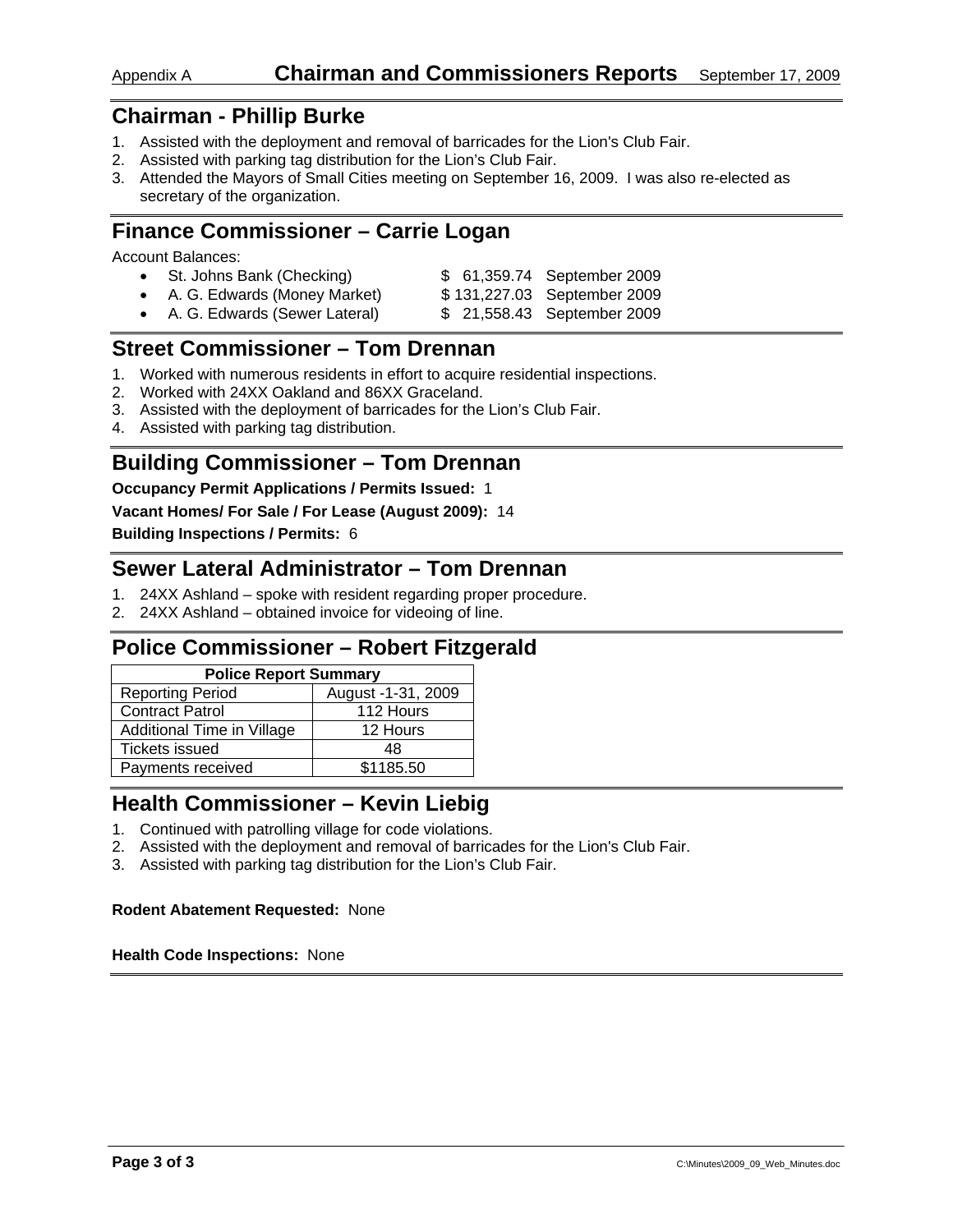The regular monthly meeting of the Board of Trustees of the Village of Sycamore Hills, St. Louis County, Missouri was held Thursday evening, October 15, 2009 in the Educational Building of Calvary United Church of Christ, 2501 Hartland Avenue. The meeting was called to order at 7:05 pm. Trustees present were Health Commissioner Kevin Liebig, Street Commissioner Tom Drennan, Police Commissioner Robert Fitzgerald and Chairman Phillip Burke. Clerk Joy Drennan and Finance Commissioner Carrie Logan were excused. Attorney John Tajkowski was also present. The meeting opened with the Pledge of Allegiance.

### **Amendment of Agenda:**

There were no amendments to the agenda.

### **Approval of Prior Month's Minutes:**

A motion was made by Tom Drennan and seconded by Kevin Liebig to approve the minutes of the September 17, 2009 meeting. The motion carried unanimously.

#### **Presentation and Payment of Bills:**

Bills in the amount of \$15,265.17 were presented by Phillip Burke for Treasurer Joy Drennan. The following warrants (checks) are included in this month's disbursement:

- 6650 (32098) AA Quick Plumbing for Sewer Lateral Repair (\$2500.00)
- 6651 (32099) Erin Sutterfield for Sewer Lateral Repair Reimbursement (\$156.00)
- 6658 (32105) City of St. John for Housing and Code Inspection (\$315.00)
- 6662 (32108) Flash Print for Summons (\$84.00)
- 6667 (32112) Overland Hardware for Grass Seed (\$9.00)

Robert Fitzgerald made a motion to pay the bills as presented; Tom Drennan seconded the motion. The motion carried unanimously.

### **Reports of the Chairman and Commissioners:**

Reports were submitted by the Chairman and the Commissioners and are attached as Appendix A. The tax rate was approved by the state treasurer. Tom Drennan made a motion to accept the reports as presented; Kevin Liebig seconded the motion. The motion carried unanimously.

#### **Discussion from the Floor:**

Capt. Morris, City of St. John Police Department, commented that there will be several DWI checkpoints in the area in October in association with other departments. He also discussed the details about Proposition E911 that will be on the November 3rd ballot. A fundraiser for the high school scholarship fund will be held at Applebees on October 15, 2009.

#### **Old Business:**

**1. St. John Proposal 1 - Grade Alley Status** 

*No change. The project will commencement at St. John's convenience.* 

#### **2. 2009 Sidewalk Project - Additional Work**

*During the pre-construction review additional work was suggested by Holloran Contracting Inc. The additional cost is \$1363.00. After discussion the board decided to accept the offer for the additional work.* 

*A motion was made by Tom Drennan and seconded by Kevin Liebig (Bill 453, Ordinance 445) authorizing the Chairman of the Board of Trustees to execute a contract with Holloran Contracting Inc. for the additional work.* 

*The vote on the said motion was as follows on the first reading:* 

| <b>Trustee</b>       | <b>Abstain</b> | Yes | No | <b>Absent</b> |
|----------------------|----------------|-----|----|---------------|
| <b>Phillip Burke</b> |                |     |    |               |
| Tom Drennan          |                |     |    |               |
| Robert Fitzgerald    |                |     |    |               |
| Kevin Liebig         |                |     |    |               |
| Carrie Logan         |                |     |    |               |

*The vote on the said motion was as follows on the second reading:* 

| <b>Trustee</b>           | Abstain | Yes | No | <b>Absent</b> |
|--------------------------|---------|-----|----|---------------|
| <b>Phillip Burke</b>     |         |     |    |               |
| Tom Drennan              |         |     |    |               |
| <b>Robert Fitzgerald</b> |         |     |    |               |
| Kevin Liebig             |         |     |    |               |
| Carrie Logan             |         |     |    |               |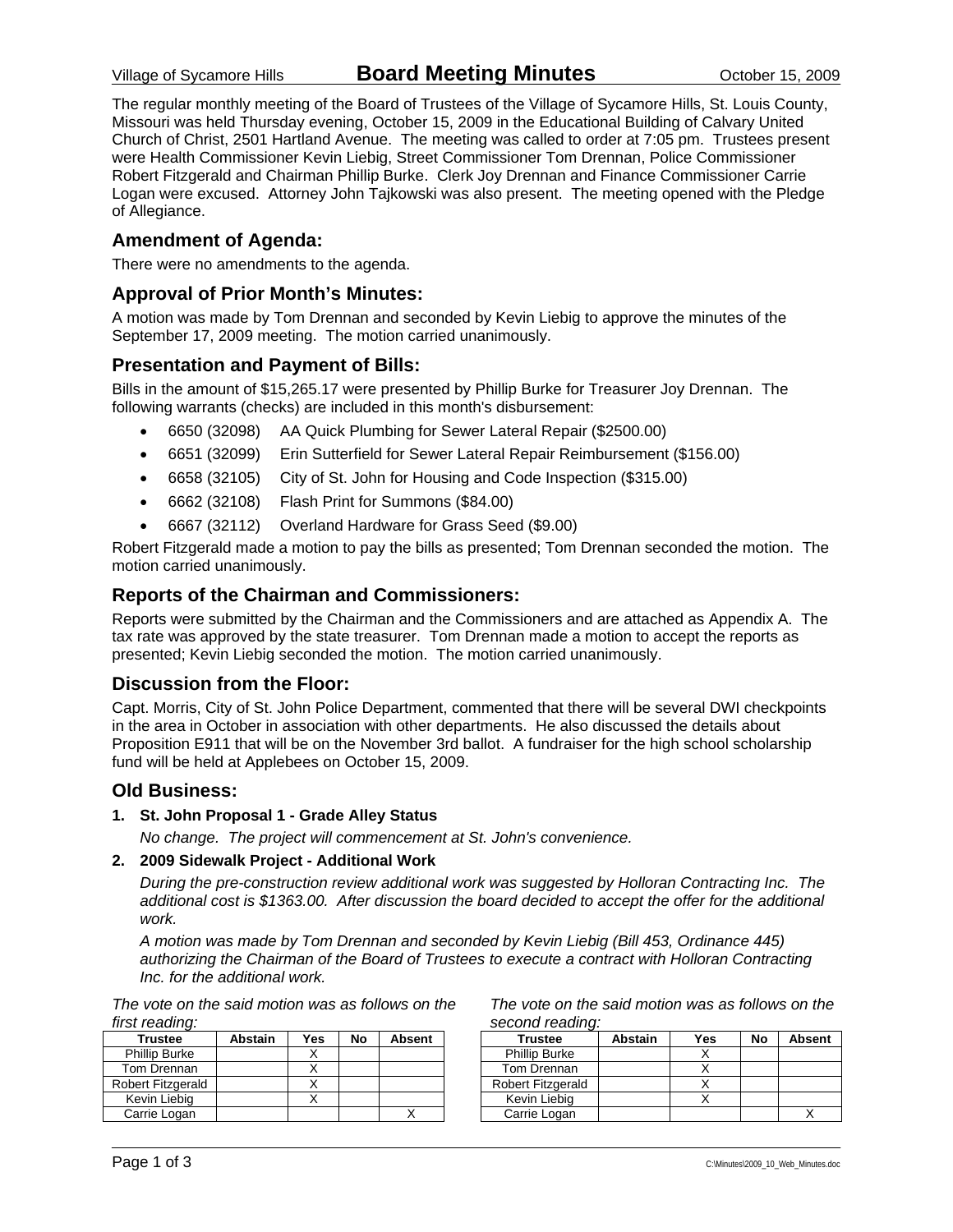*Thereupon Bill 453 was declared to be duly enacted as Ordinance 445. Phillip and Tom will meet with the contractor for the preconstruction meeting within the next two weeks.* 

#### **3. Occupancy Permits - Adopt St. John Fees**

*There is a problem with people moving in without having an inspection. Discussion ensued. Due to the inconvenience for the inspectors after the residence is occupied the village would like to increase fees for inspection if the residence is already occupied. The attorney recommended the village adopt fees that mirror the City of St. John's ordinance in our own ordinances and request a 60 day notice by the City of St. John before they make changes to their ordinance. Both the owner and resident can be informed.* 

#### **New Business:**

#### **None**

The motion for adjournment was made by Tom Drennan with a second by Kevin Liebig. The motion carried unanimously. Adjournment was at 7:49 pm.

Attested by:

 Joy Porter Drennan Village Clerk

# **Work Session Minutes**

#### **1. Pothole Repair**

*The village will request a line item quote for each of the repairs recommended by a local contractor.* 

#### **2. Miscellaneous**

*2455 Northland Sewer Lateral - After investigation by MSD it was determined the lateral line is damaged. The owner will be requested to repair the damage within 30 days.*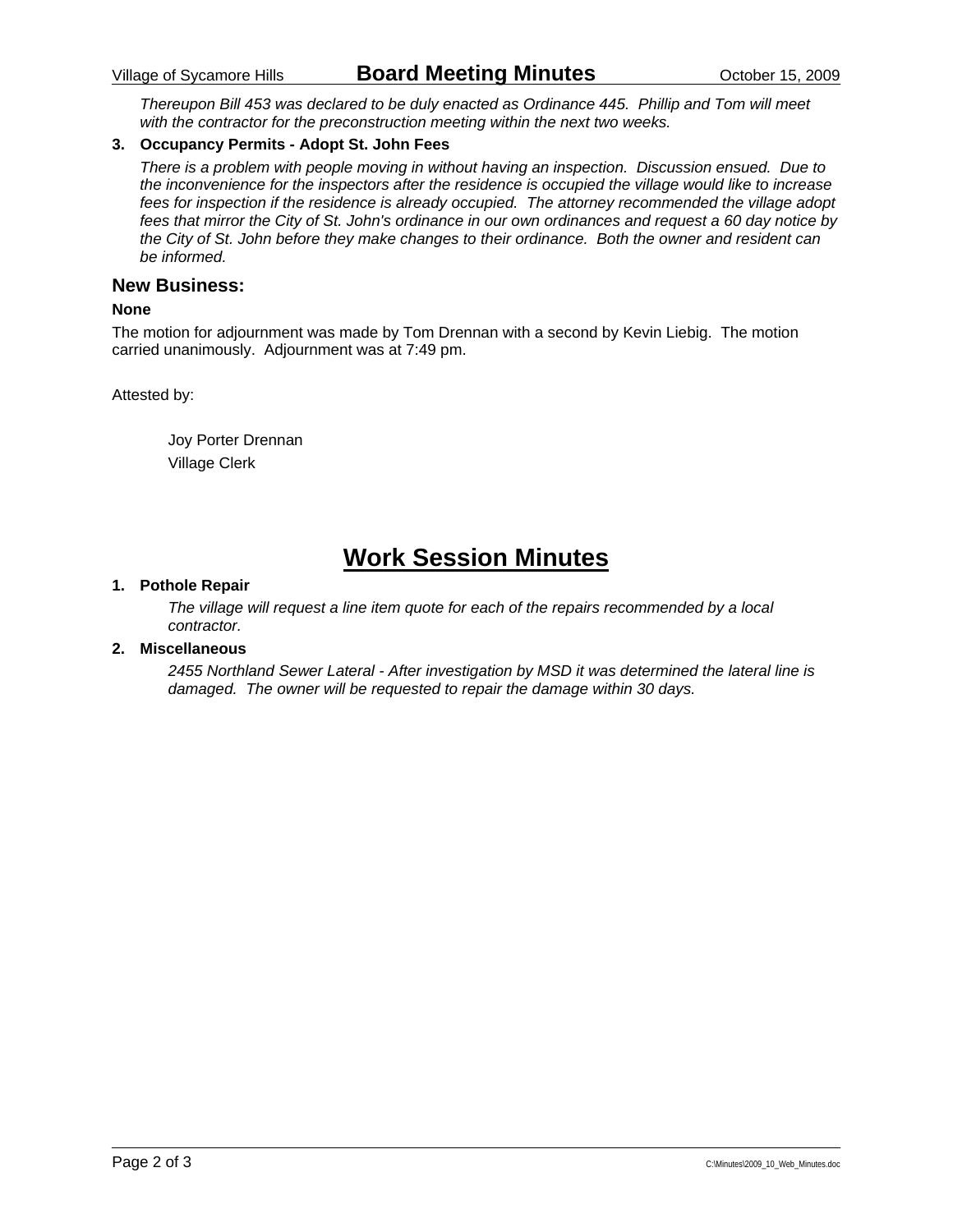## Appendix A **Chairman and Commissioners Reports** October 15, 2009

## **Chairman - Phillip Burke**

- 1. Cleaned storm sewer inlets.
- 2. Added mulch and landscaping timbers to maple trees on village lot.
- 3. Seeded bare areas on village lot.

## **Finance Commissioner – Carrie Logan**

Account Balances:

| St. Johns Bank (Checking)    | \$73,210.69 October 2009  |  |
|------------------------------|---------------------------|--|
| A. G. Edwards (Money Market) | \$131,120.85 October 2009 |  |

• A. G. Edwards (Sewer Lateral) \$ 18,842.60 October 2009

## **Street Commissioner – Tom Drennan**

1. Lowered STOP sign at Graceland & Hartland per request of St. John Police officers.

### **Building Commissioner – Tom Drennan**

**Occupancy Permit Applications / Permits Issued: 1** 

**Vacant Homes/ For Sale / For Lease (September 2009): 14** 

**Building Inspections / Permits: None** 

### **Sewer Lateral Administrator – Tom Drennan**

1. Reconciled accounts with residents and plumbers.

## **Police Commissioner – Robert Fitzgerald**

| <b>Police Report Summary</b> |               |  |  |
|------------------------------|---------------|--|--|
| <b>Reporting Period</b>      | Not Available |  |  |
| <b>Contract Patrol</b>       | Not Available |  |  |
| Additional Time in Village   | Not Available |  |  |
| Tickets issued               | Not Available |  |  |
| Payments received            | Not Available |  |  |

## **Health Commissioner – Kevin Liebig**

- 1. Continued with patrolling village for code violations.
- 2. Worked with resident at 86XX Graceland regarding trash pickup issues.

#### **Rodent Abatement Requested:** None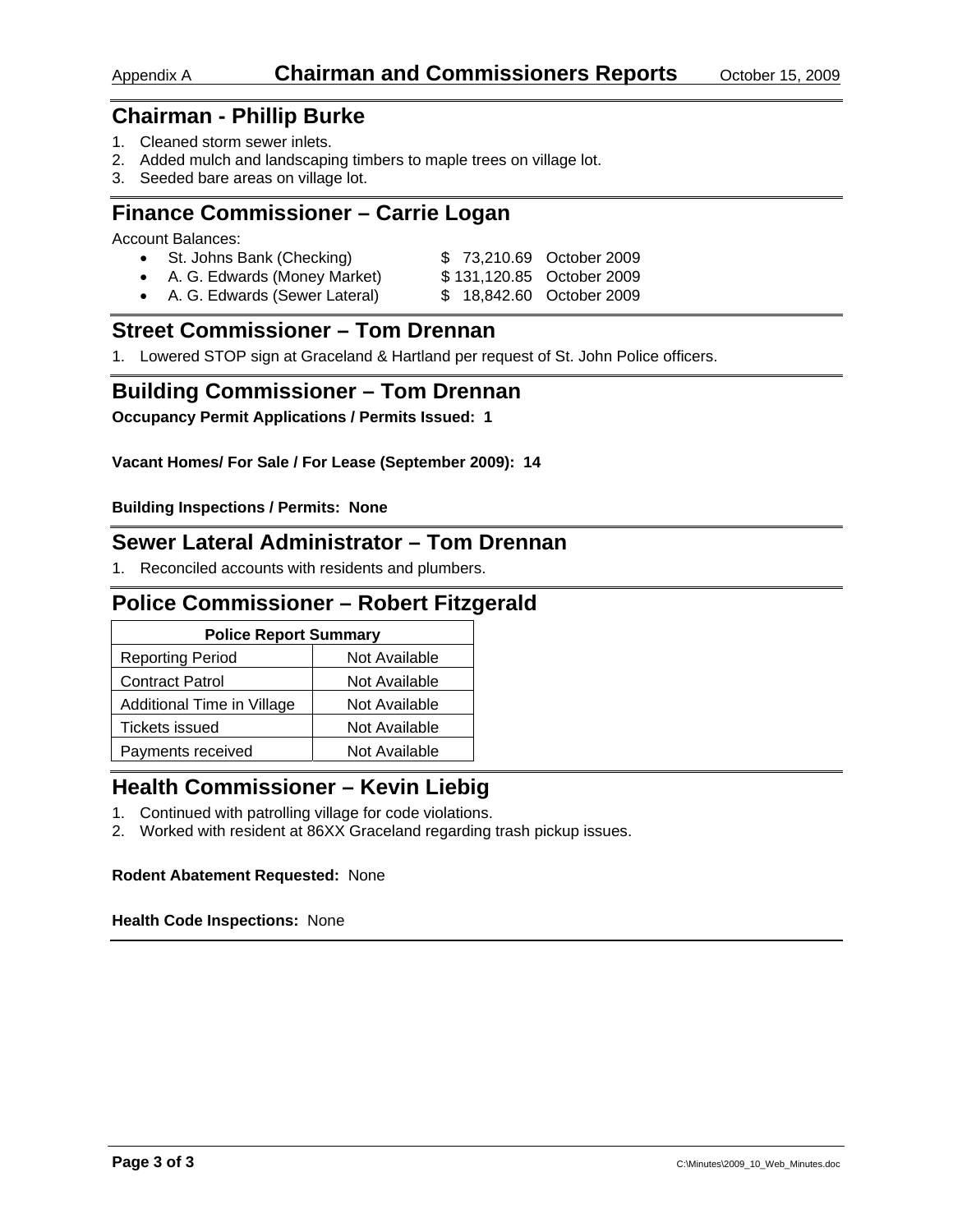The regular monthly meeting of the Board of Trustees of the Village of Sycamore Hills, St. Louis County, Missouri was held Thursday evening, November 19, 2009 in the Educational Building of Calvary United Church of Christ, 2501 Hartland Avenue. The meeting was called to order at 7:01 pm. Trustees present were Police Commissioner Robert Fitzgerald, Street Commissioner Tom Drennan, Health Commissioner Kevin Liebig, Finance Commissioner Carrie Logan, and Chairman Phillip Burke. Clerk Joy Drennan and Attorney John Tajkowski were also present. The meeting opened with the Pledge of Allegiance.

### **Amendment of Agenda:**

There were no amendments to the agenda.

### **Approval of Prior Month's Minutes:**

A motion was made by Tom Drennan and seconded by Kevin Liebig to approve the minutes of the October 15, 2009 meeting. The motion carried unanimously.

#### **Presentation and Payment of Bills:**

Bills in the amount of \$12,463.81 were presented by Treasurer Joy Drennan. The following warrants (checks) are included in this month's disbursement:

• 6683 (32126) St. Louis County Department of Health for Vector Control (\$201.00)

Carrie Logan made a motion to pay the bills as presented; Tom Drennan seconded the motion. The motion carried unanimously.

### **Reports of the Chairman and Commissioners:**

Reports were submitted by the Chairman and the Commissioners and are attached as Appendix A. It was noted that MSD has been communicating with homeowners on the upcoming the storm sewer and sanitary sewer separation project along Hartland, Brown, and Gothland. Tom Drennan noted that three of the four hazardous trees cited have been removed. Robert Fitzgerald made a motion to accept the reports as presented; Kevin Liebig seconded the motion. The motion carried unanimously.

#### **Discussion from the Floor:**

None.

#### **Old Business:**

**1. St. John Proposal 1 - Grade Alley Status** 

*The project was competed. We will ask that a final compacting be performed on some areas.* 

#### **2. 2009 Sidewalk Project - Additional Work**

*A walkthrough of the construction zone was completed with Phillip Burke, Tom Drennan, and the Charlie Hayes of Holloran Contracting Inc. Additional items were noted for repair at a cost of \$1000. After discussion the board decided to accept the offer for the additional work. This amount is within the value of Ordinance 453 so no further vote is required..* 

#### **3. Occupancy Permits - Adopt St. John Fees**

*There is a problem with people moving in without having an inspection. Discussion ensued.* 

#### **New Business:**

#### **1. Bill 453 Ordinance 446 - Election Filing Ordinance**

*A motion was made by Kevin Liebig and seconded by Tom Drennan for an ordinance calling for the General Election on April 06, 2010 For the Village of Sycamore Hills, Missouri.* 

*The vote on the said motion was as follows on the first reading:* 

| Trustee              | <b>Abstain</b> | Yes | No | Absent |
|----------------------|----------------|-----|----|--------|
| <b>Phillip Burke</b> |                |     |    |        |
| Tom Drennan          |                |     |    |        |
| Robert Fitzgerald    |                |     |    |        |
| Kevin Liebig         |                |     |    |        |
| Carrie Logan         |                |     |    |        |

*The vote on the said motion was as follows on the second reading:* 

| <b>Trustee</b>           | Abstain | Yes | No | <b>Absent</b> |
|--------------------------|---------|-----|----|---------------|
| <b>Phillip Burke</b>     |         |     |    |               |
| Tom Drennan              |         |     |    |               |
| <b>Robert Fitzgerald</b> |         |     |    |               |
| Kevin Liebia             |         |     |    |               |
| Carrie Logan             |         |     |    |               |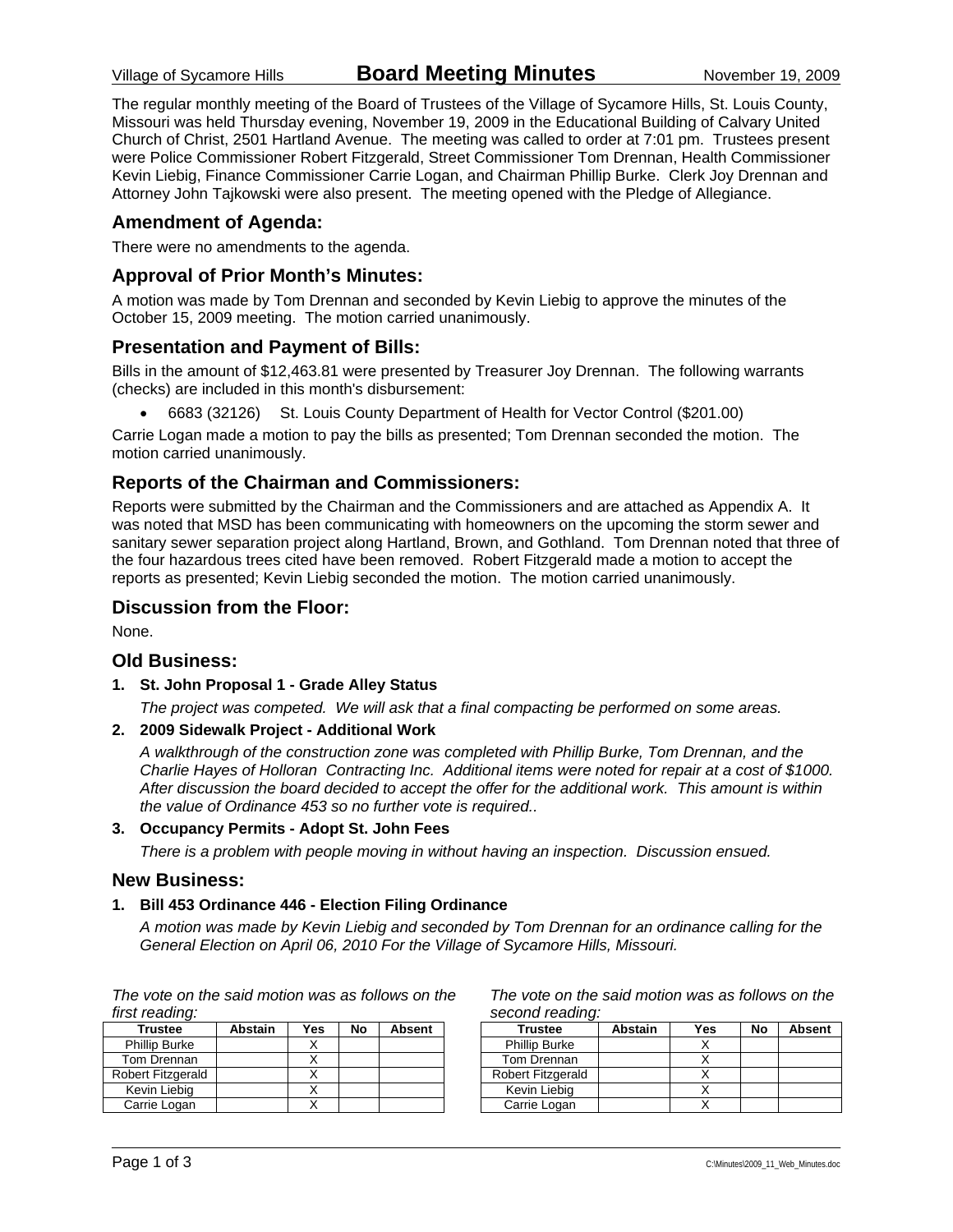*Thereupon Bill 453 was declared to be duly enacted as Ordinance 446.* 

#### **2. 2009 Road Repairs**

*An estimate was not yet available.* 

#### **3. Resolution for All Hazard Mitigation Plan - Resolution 2009-01**

*A motion was made by Tom Drennan and seconded by Kevin Liebig to approve the resolution. After discussion the motion passed unanimously.* 

#### **4. Proclamation for Eagle Scout**

*A motion was made by Kevin Liebig and seconded by Carrie Logan to approve the Proclamation. The motion passed unanimously.* 

The motion for adjournment was made by Kevin Liebig with a second by Tom Drennan. The motion carried unanimously. Adjournment was at 7:41 pm.

Attested by:

 Joy Porter Drennan Village Clerk

# **Work Session Minutes**

### **1. Sewer Lateral Repair at 2435 Northland**

*Tom Drennan will follow up with the homeowner.* 

#### **2. Purchasing Ordinance**

*The proposed ordinance was discussed and modified.* 

#### **3. Miscellaneous**

*It is not clear how the court costs are calculated for our city. Robert Fitzgerald will contact St. John to clarify.* 

*Joy Drennan attended a conference that discussed how unincorporated St. Louis County works with volunteers and recyclers to clean areas of the county. This same program could be available for the village. We will investigate further.*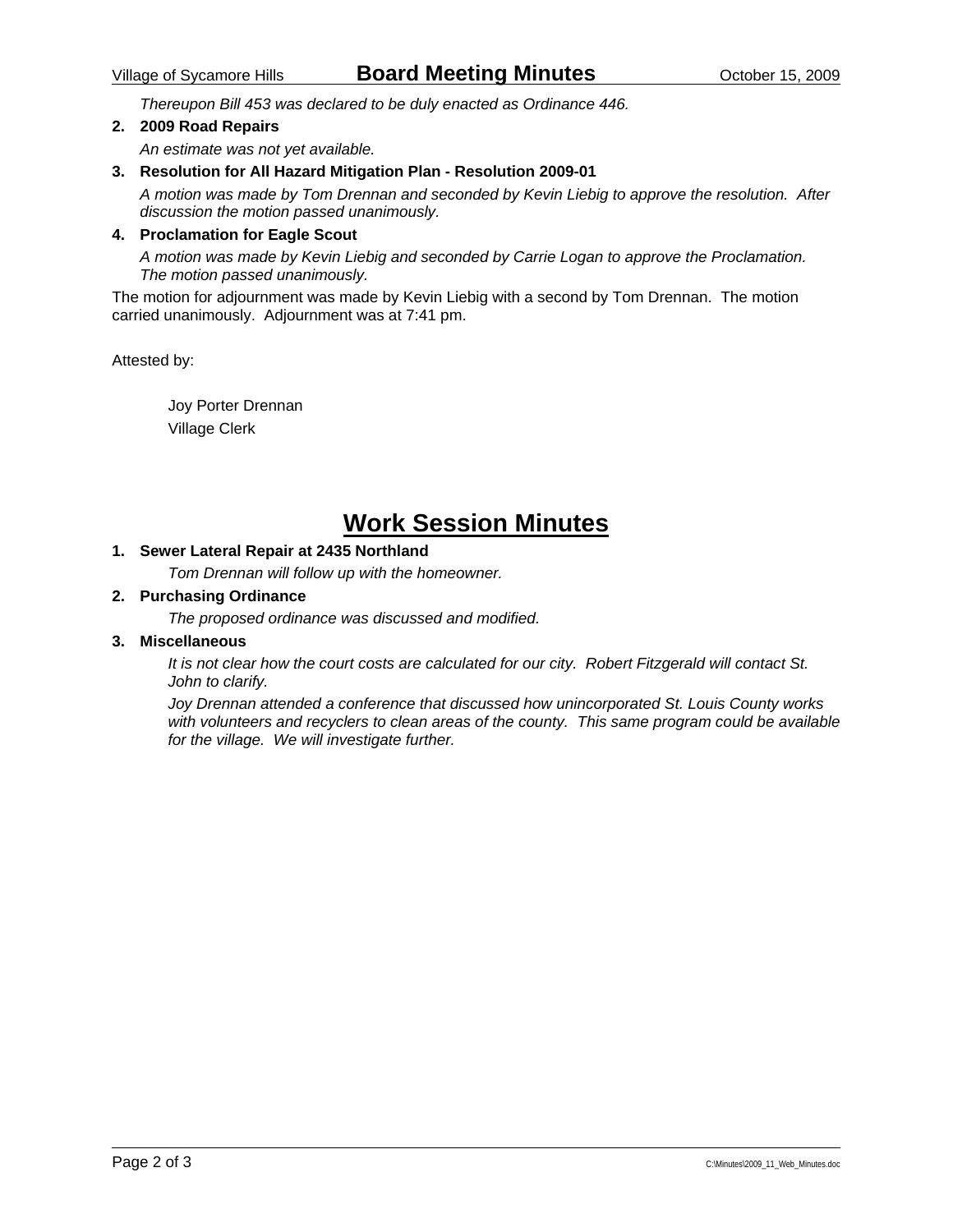## **Chairman - Phillip Burke**

- 1. Cleaned storm sewer inlets.
- 2. Attended Mayors of Small Cities meeting.
- 3. Prepared business license applications for mailing.
- 4. Assisted clerk in preparation for meeting.
- 5. Attended pre-construction meeting.
- 6. Marked sidewalks for Holloran Contracting.

## **Finance Commissioner – Carrie Logan**

Account Balances:

- St. Johns Bank (Checking) \$ 60,803.05 November 2009
- A. G. Edwards (Money Market) \$131,565.30 November 2009
- A. G. Edwards (Sewer Lateral) \$ 18,842.96 November 2009

## **Street Commissioner – Tom Drennan**

- 1. Cleaned storm sewer inlets as needed.
- 2. Attended pre-construction meeting.
- 3. Assisted in marking sidewalks for repair.

## **Building Commissioner – Tom Drennan**

- 1. Met with buyer of 24XX Ashland regarding occupancy.
- 2. Permits issued: 5

## **Sewer Lateral Administrator – Tom Drennan**

1. Worked with resident at 24XX Ashland regarding sewer lateral problem. Paperwork not turned in yet.

## **Police Commissioner – Robert Fitzgerald**

| <b>Police Report Summary</b> |                  |  |  |
|------------------------------|------------------|--|--|
| <b>Reporting Period</b>      | 10/01-10/31/2009 |  |  |
| <b>Contract Patrol</b>       | 106 hours        |  |  |
| Additional Time in Village   | 17 hours         |  |  |
| <b>Tickets issued</b>        | 54               |  |  |
| Payments received            | \$1716.50        |  |  |

## **Health Commissioner – Kevin Liebig**

- 1. Continued with patrolling village for code violations.
- 2. Phoned MSD regarding sewer inlets at Brown and Graceland.
- 3. Phoned AmerenUE regarding street light at 8636 Graceland.
- 4. Spoke with Allied Waste regarding damaged trash cans at 8606 Graceland.

#### **Rodent Abatement Requested:** None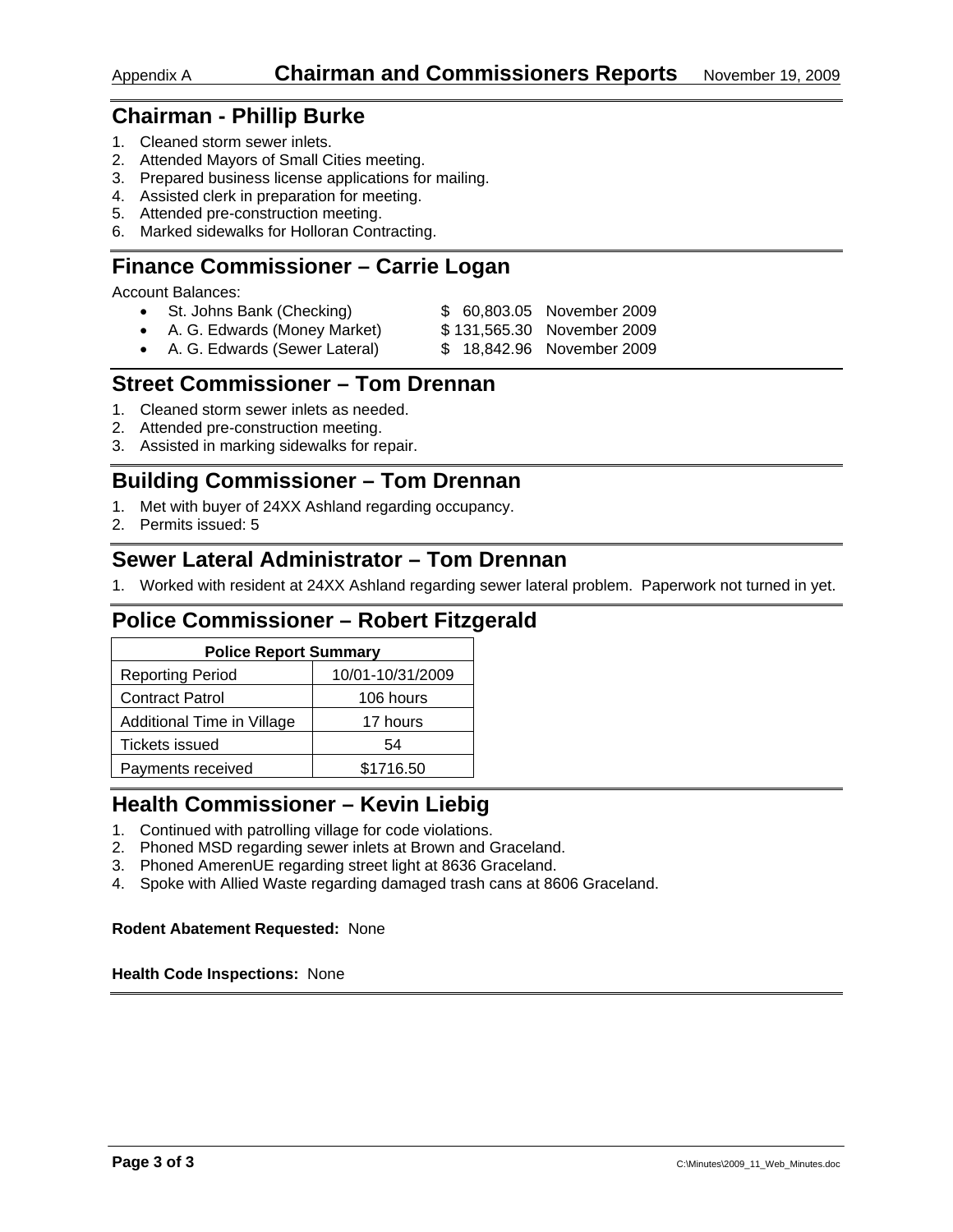The regular monthly meeting of the Board of Trustees of the Village of Sycamore Hills, St. Louis County, Missouri was held Thursday evening, December 17, 2009 in the Educational Building of Calvary United Church of Christ, 2501 Hartland Avenue. The meeting was called to order at 7:05 pm. Trustees present were Health Commissioner Kevin Liebig, Finance Commissioner Carrie Logan, and Chairman Phillip Burke. Police Commissioner Robert Fitzgerald, Street Commissioner Tom Drennan and Clerk Joy Drennan were excused. Attorney John Tajkowski was also present. The meeting opened with the Pledge of Allegiance.

### **Amendment of Agenda:**

There were no amendments to the agenda.

### **Approval of Prior Month's Minutes:**

A motion was made by Kevin Liebig and seconded by Carrie Logan to approve the minutes of the November 19, 2009 meeting. The motion carried unanimously.

### **Presentation and Payment of Bills:**

Bills in the amount of \$17,131.53 were presented by Phillip Burke for Treasurer Joy Drennan. The following warrants (checks) are included in this month's disbursement:

- 6699 (32137) Localite Shopper for Election Advertising (\$60.00)
- 6700 (32138) MOPERM for Annual Insurance Premium (\$1,637.00)

Carrie Logan made a motion to pay the bills as presented; Kevin Liebig seconded the motion. The motion carried unanimously.

### **Reports of the Chairman and Commissioners:**

Reports were submitted by the Chairman and the Commissioners and are attached as Appendix A. Kevin Liebig made a motion to accept the reports as presented; Carrie Logan seconded the motion. The motion carried unanimously.

### **Discussion from the Floor:**

None.

### **Old Business:**

**1. 2009 Sidewalk Project - Status** 

*The project was completed. Future projects should have drawings that are available to the day foreman to assist them. We should also start earlier in the year for the process.* 

**2. Occupancy Permits - Adopt St. John Fees** 

*We will discuss this at the January meeting.* 

**3. 2010 Road Repairs** 

*No bids have yet been received for the repairs.* 

#### **New Business:**

#### **1. 2010 Business Licenses**

*A motion was made by Kevin Liebig and seconded by Carrie Logan to approve all business licenses for 2010 with the exception that Hollyhocks Flowers and Gifts is approved pending receipt of the \$50 license fee and application by Dec 31, 2009.* 

The motion for adjournment was made by Kevin Liebig with a second by Carrie Logan. The motion carried unanimously. Adjournment was at 7:45 pm.

Attested by:

 Joy Porter Drennan Village Clerk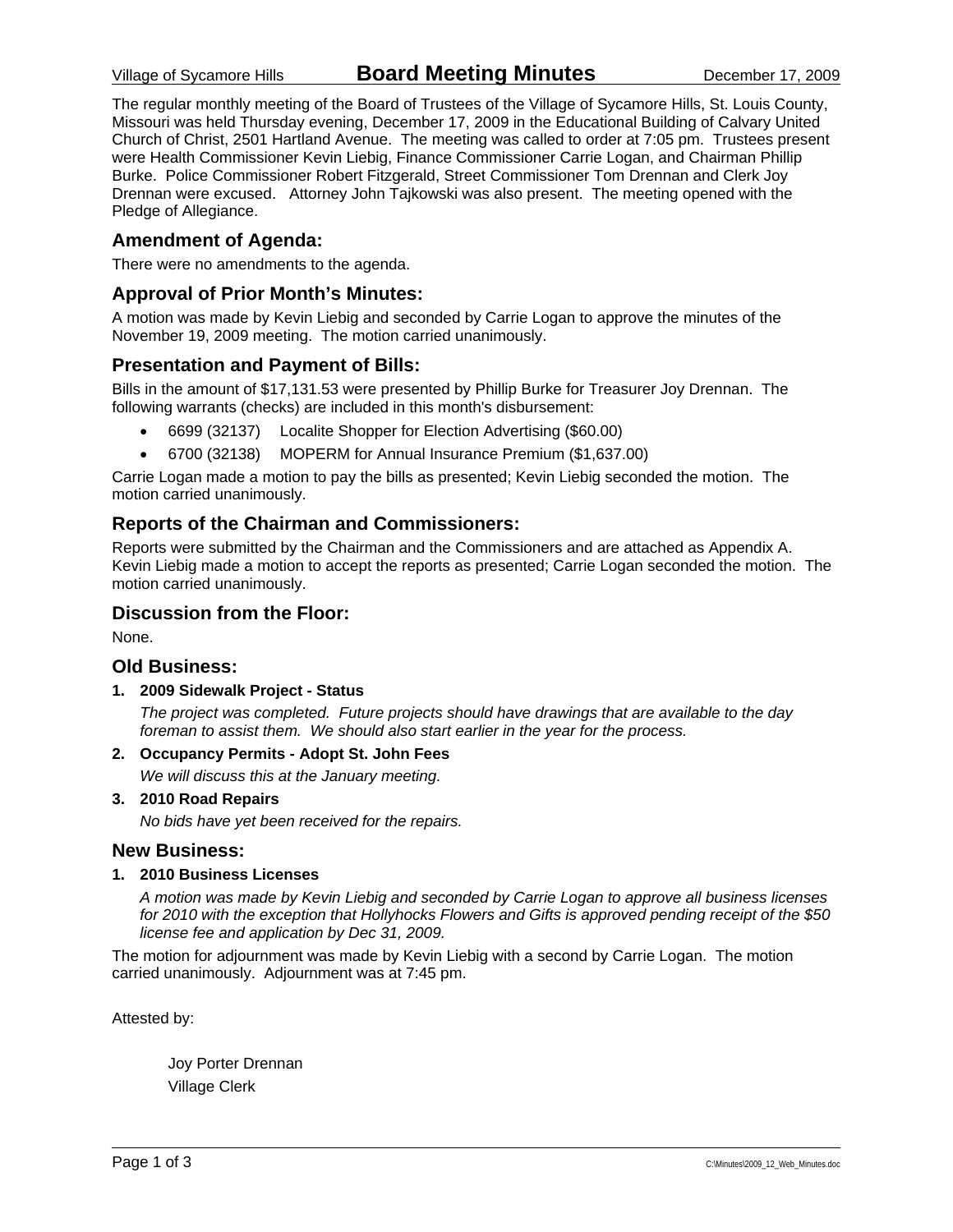# **Work Session Minutes**

### **1. Sewer Lateral Repair at 2435 Northland**

*Tom Drennan will follow up with the homeowner. There was no other information.* 

#### **2. Miscellaneous**

*The board reviewed an application for a 10'x12' storage shed for the Fun House property. The county has changed its minimum for permitting of storage buildings to those exceeding 120 square feet. The village probably should review its ordinances to correlate with the county rules. The building commissioner will be responsible for approving the application.*